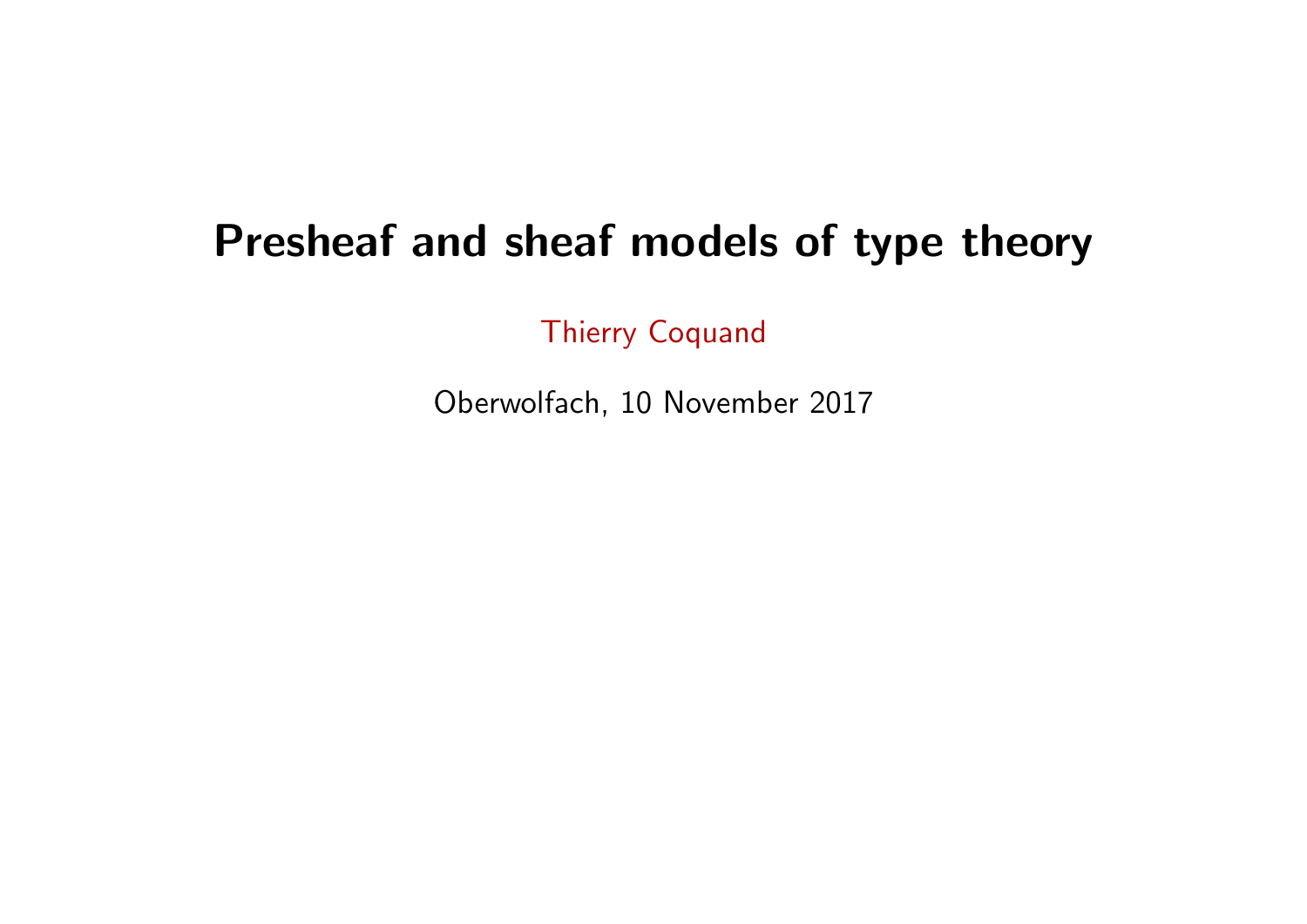# Goal of the talk

I am going to present some models of *univalent type theory* 

These models can be used to extract some *proof theoretic* informations on this formal system

-what is its proof theoretic strength?

-consistency of the notion of higher inductive types?

-independence results, e.g. countable choice cannot be proved

-consistency results, e.g. consistency with Brouwer's fan theorem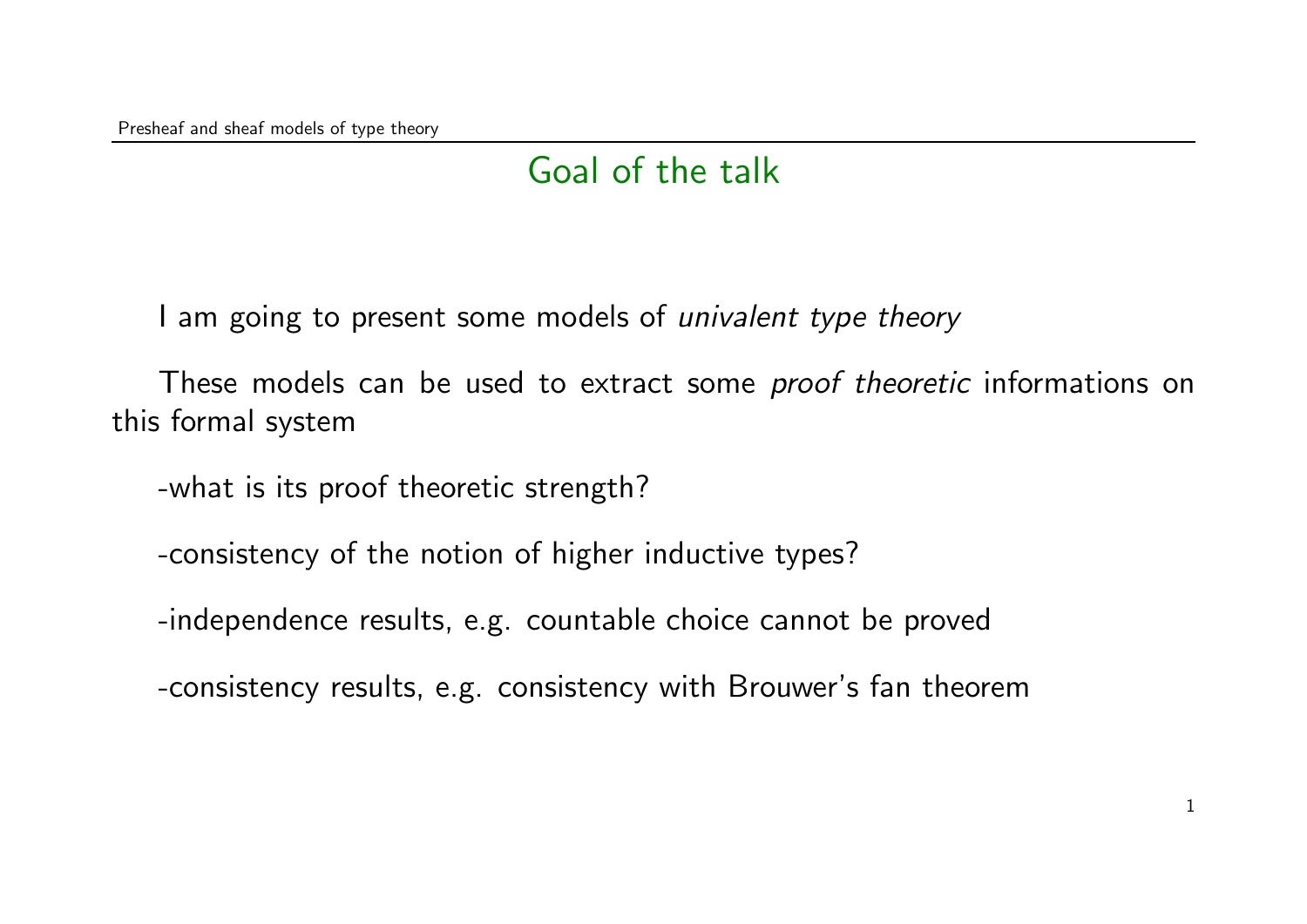# Goal of this talk

The first part (proof theoretic power) is part of joint work with

Simon Huber, Marc Bezem, Anders Mörtberg, Cyril Cohen

with contributions from Dan Licata, Ian Orton, Andy Pitts, Nicola Gambino, Christian Sattler

The second part (sheaf models) is work in progress, from several discussions with Christian Sattler and previous joint work with Bassel Mannaa and Fabian Ruch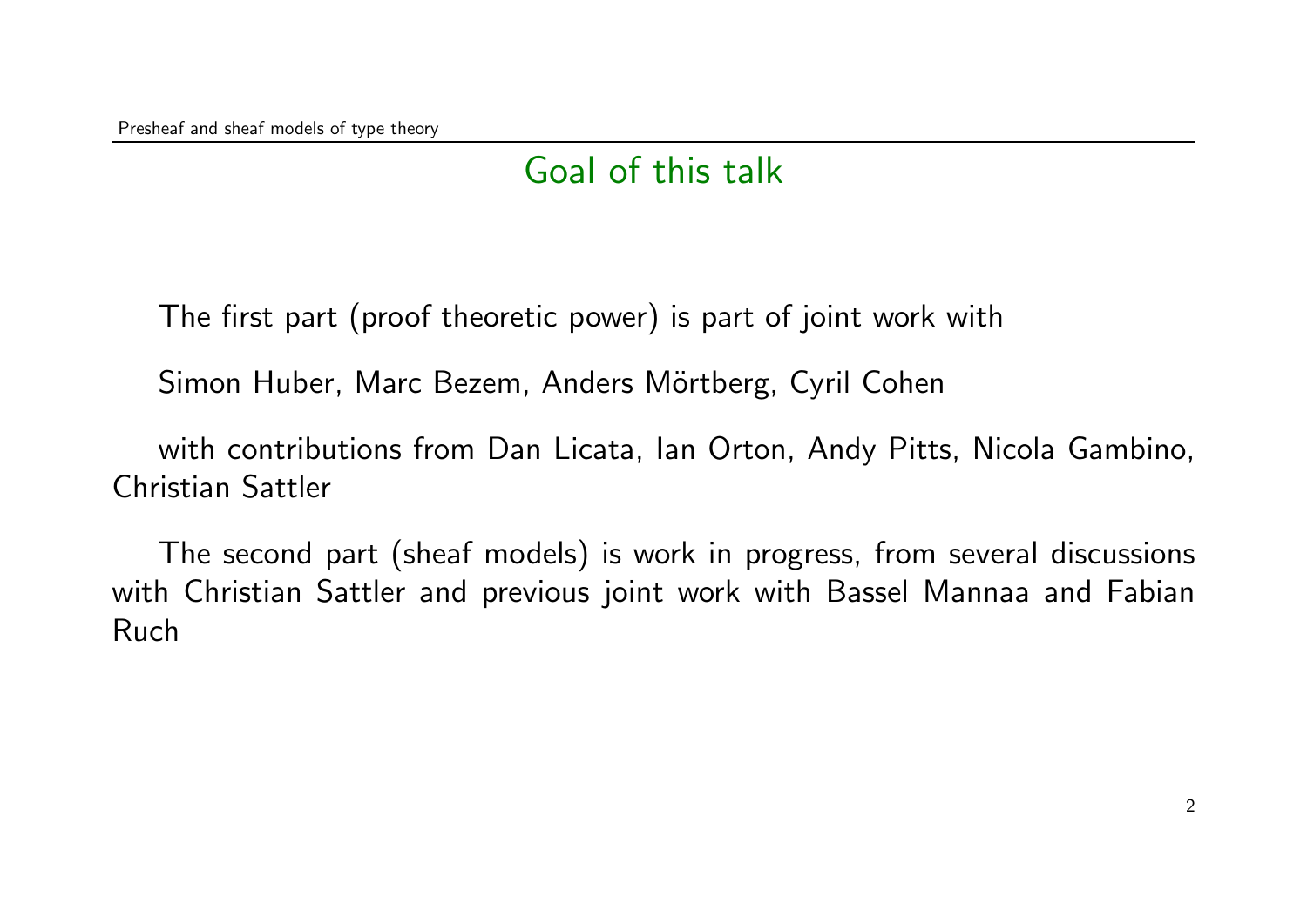## Univalent type theory

These models will be "inner" models inside suitable *presheaf models* of type theory (inspired from Voevodsky's simplicial set model)

For suitable base category, we can then consider further internal models, which can be seen as *sheaf* models for type theory

These models can be seen as generalization of sheaf models for simple type theory

Sheaf models for simple type theory used for independence or consistency results can in this way be extended to univalent type theory

All these definitions will take place in a constructive set theory known to have the same proof theoretic strength as dependent type theory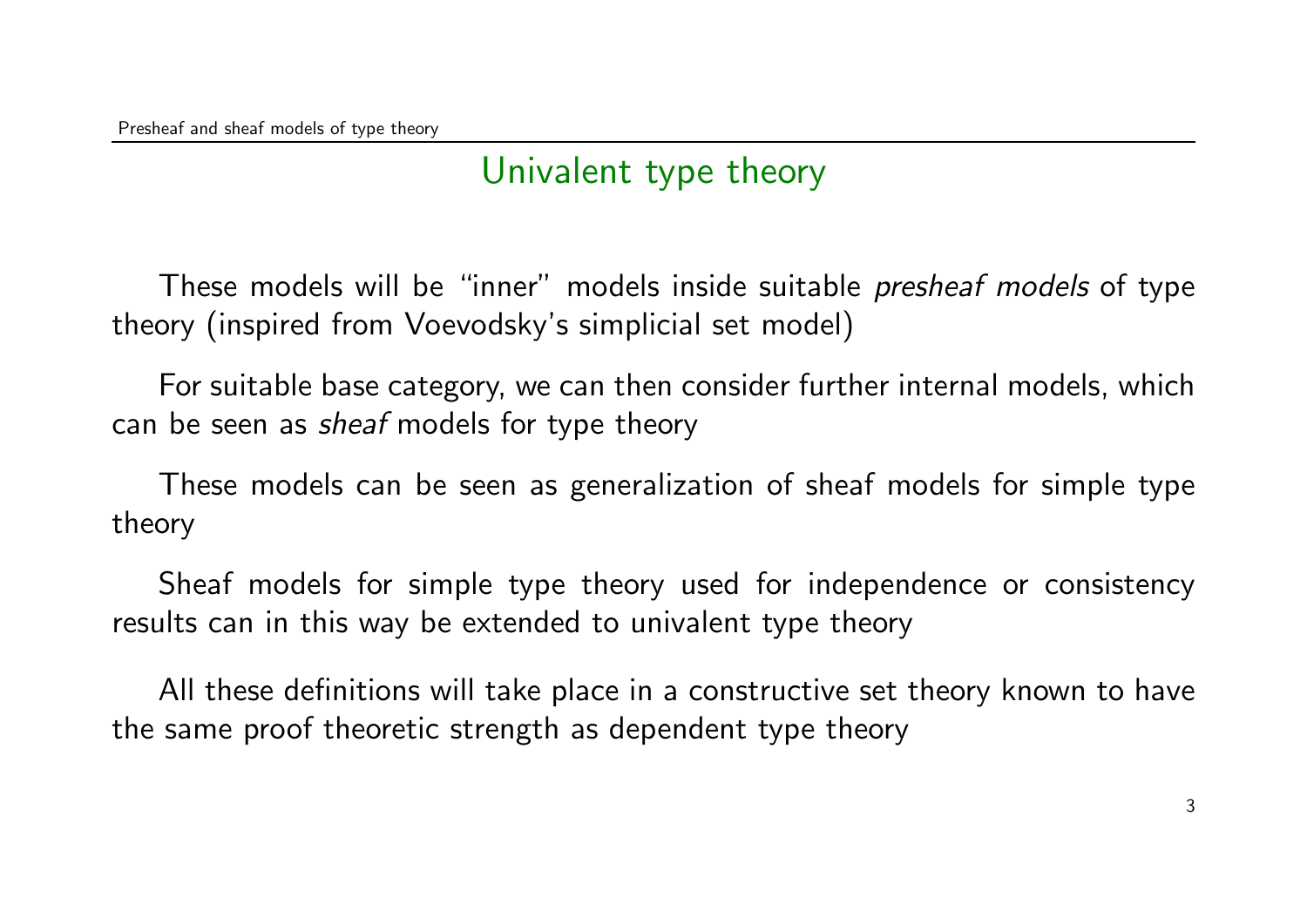### Basic type theory

 $\Pi(x : A)B$  and  $\Sigma(x : A)B$  given a family of types B over  $x : A$ 

Special case:  $A \rightarrow B$  and  $A \times B$  (if B is a constant family)

Inductive data types: boolean, natural numbers  $N$ , lists (finitary) and ordinal notations,  $W(x : A)B$  (infinitary)

Use propositions-as-types to express logical operations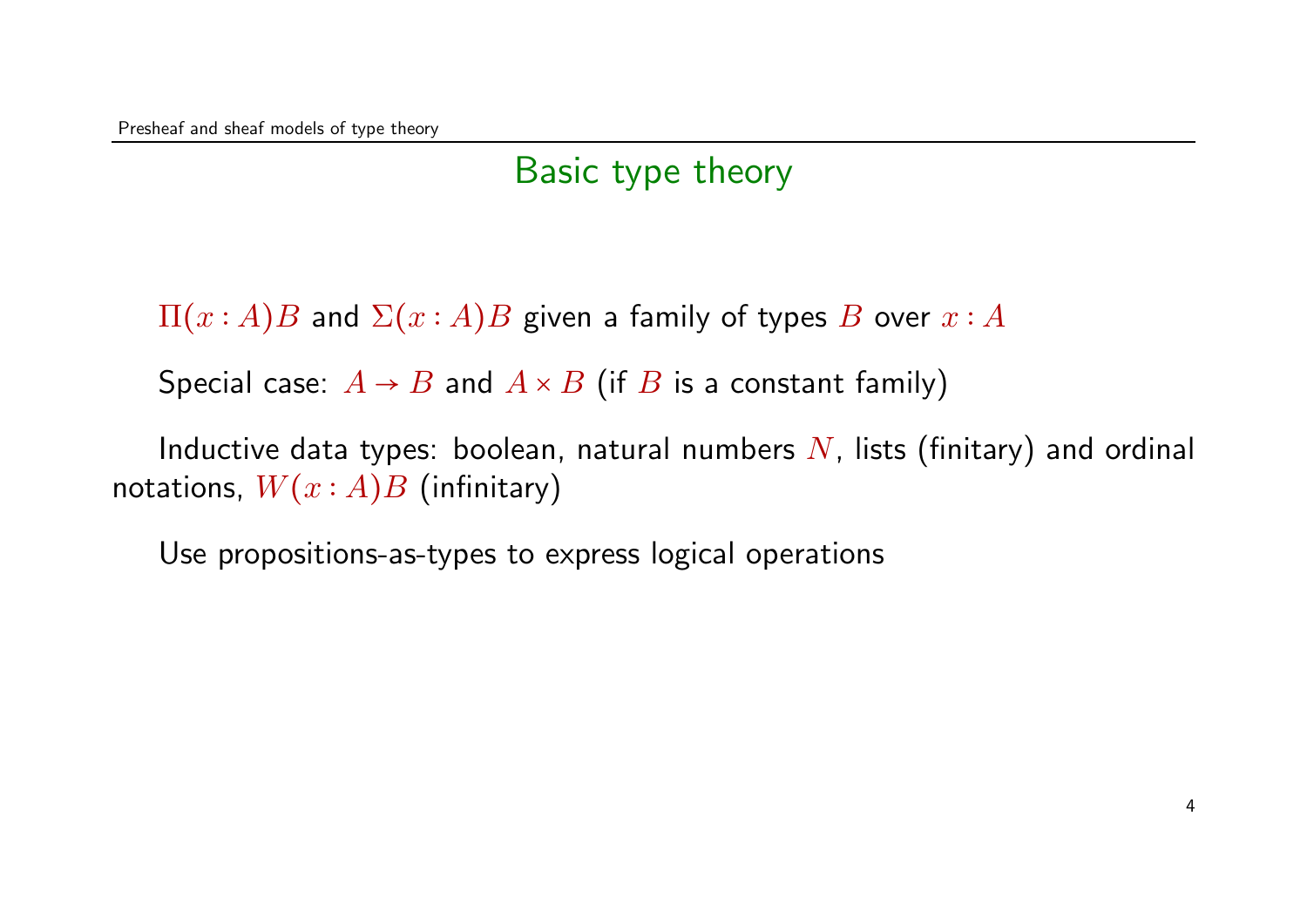# Universes and Identity types

One needs to add two notions to these basic operations

(1) universes

(2) identity types or (maybe better?) identification types

One also adds two new principles

-univalence axiom

-propositional truncation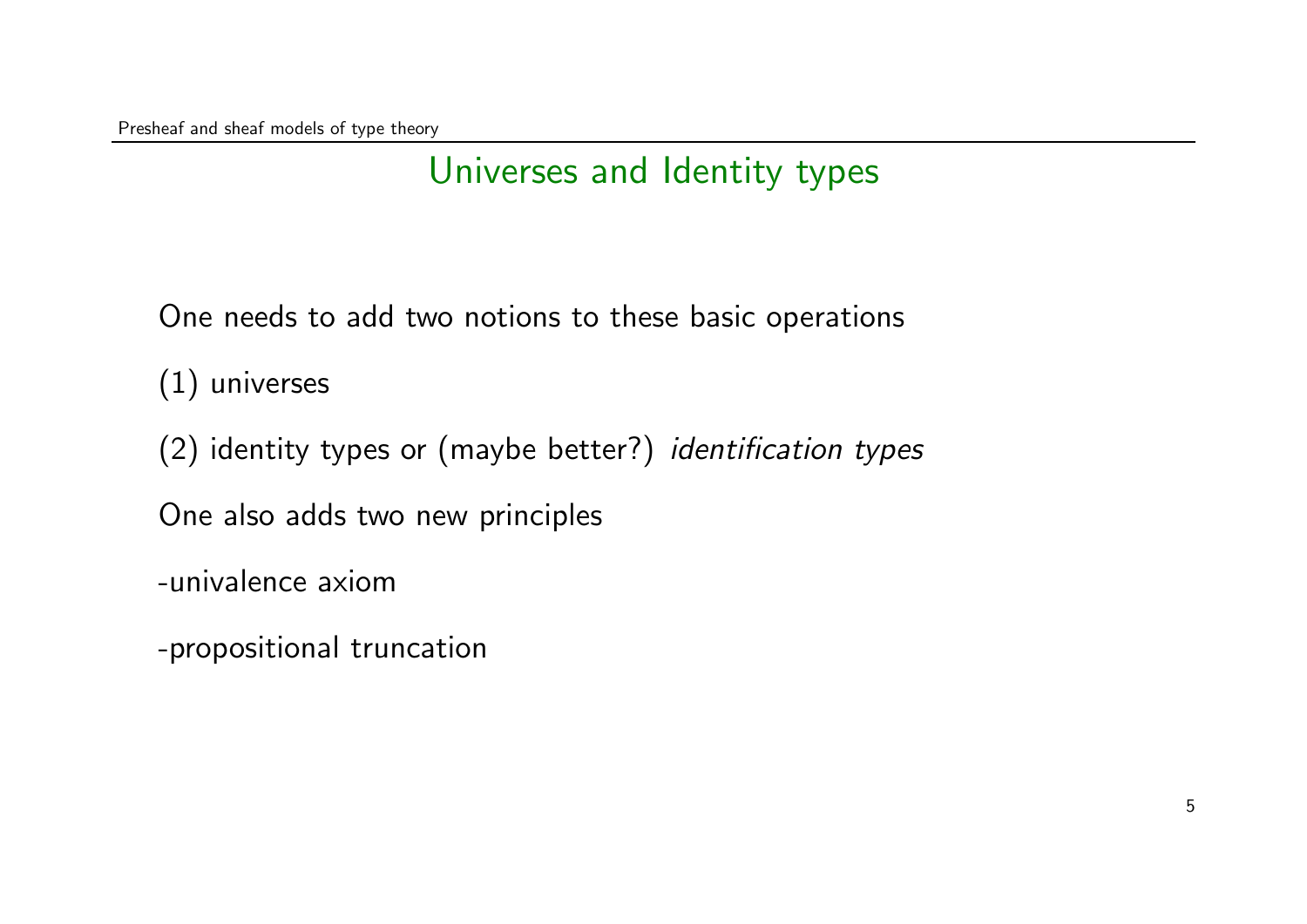### **Universes**

By analogy with the notion of Grothendieck universes, one adds types  $U_0, U_1, U_2, \ldots$  with the rules

```
A is a type if A:U_kA:U_{k+1} if A:U_kU_k: U_{k+1}\Pi(x:A)B:U_k if A:U_k and B:U_k(x:A)\Sigma(x:A)B:U_k if A:U_k and B:U_k(x:A)
```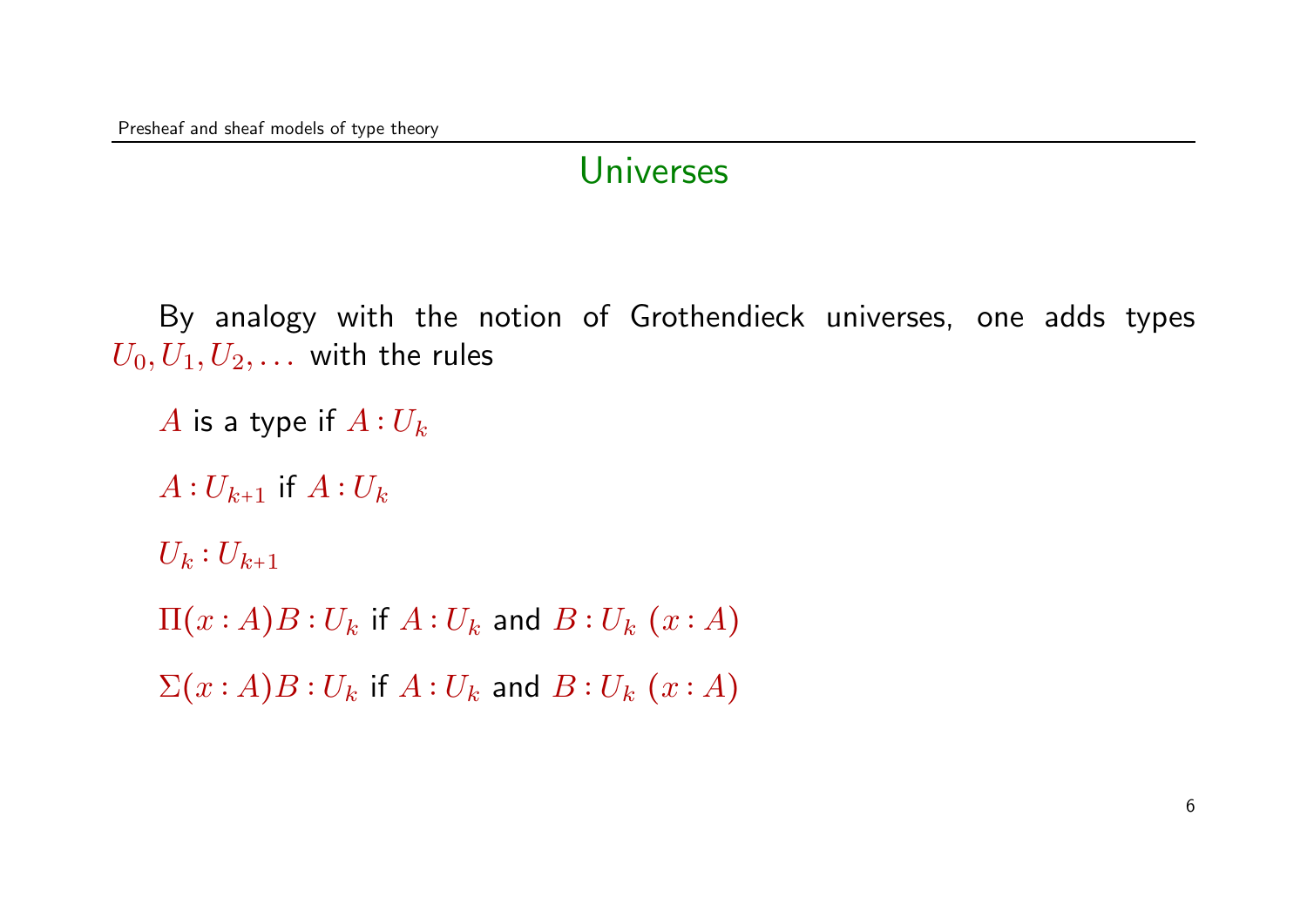Presheaf and sheaf models of type theory

#### **Universes**

This is used to represent collection of structures

E.g.  $\Sigma(X:U_0)X \times (X \to X)$  collection of small types with one constant and one unary function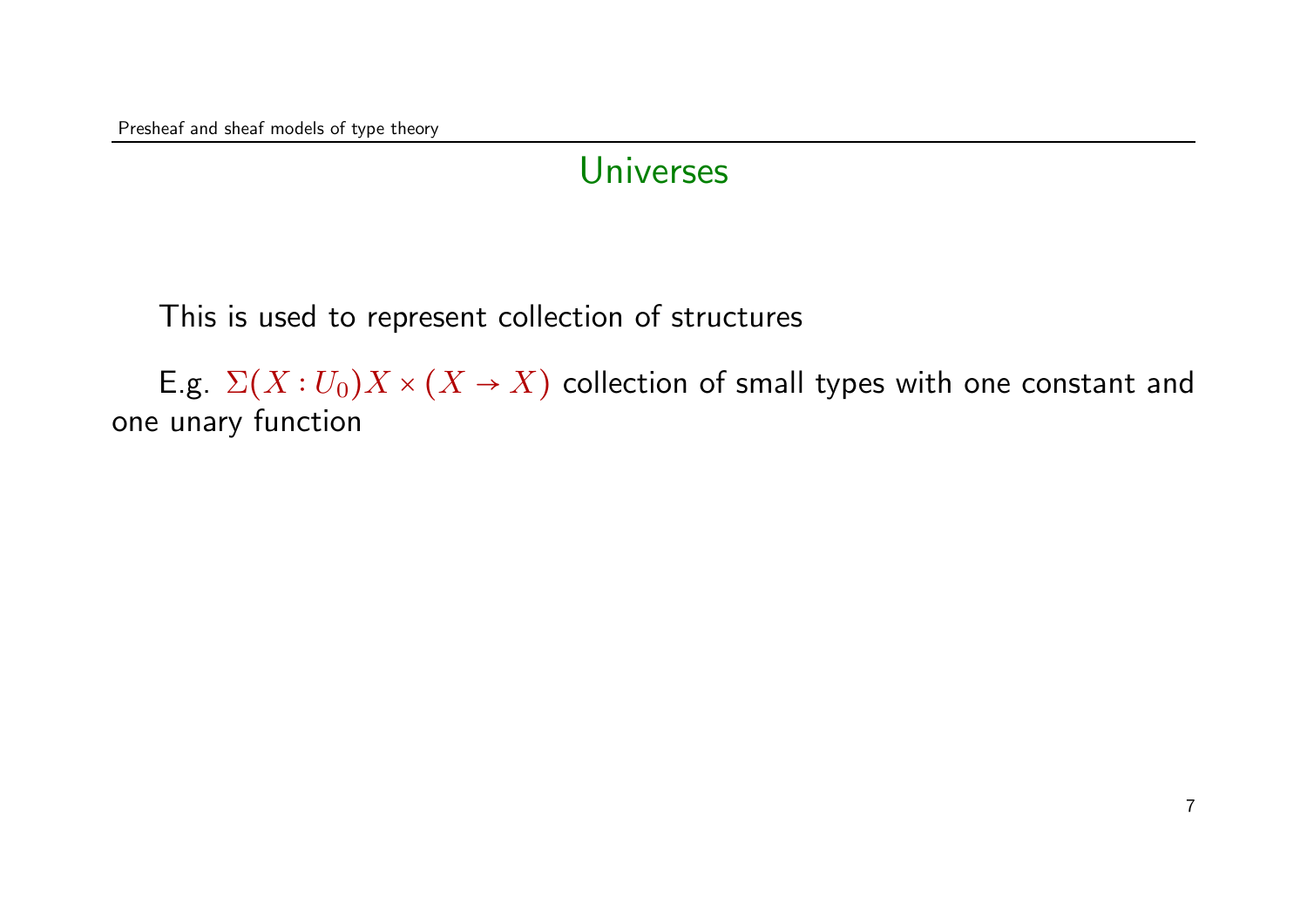### **Universes**

There are remarkable mutual interpretation of this type theory with extensions of CZF, using the representation of sets-as-trees

 $CZF^+u_{\leq \omega} = CZF + REA + a$  cumulative sequence of inaccessible sets

On relating type theories and set theories

Peter Aczel, Proceedings of TYPES 1998, pp. 1-18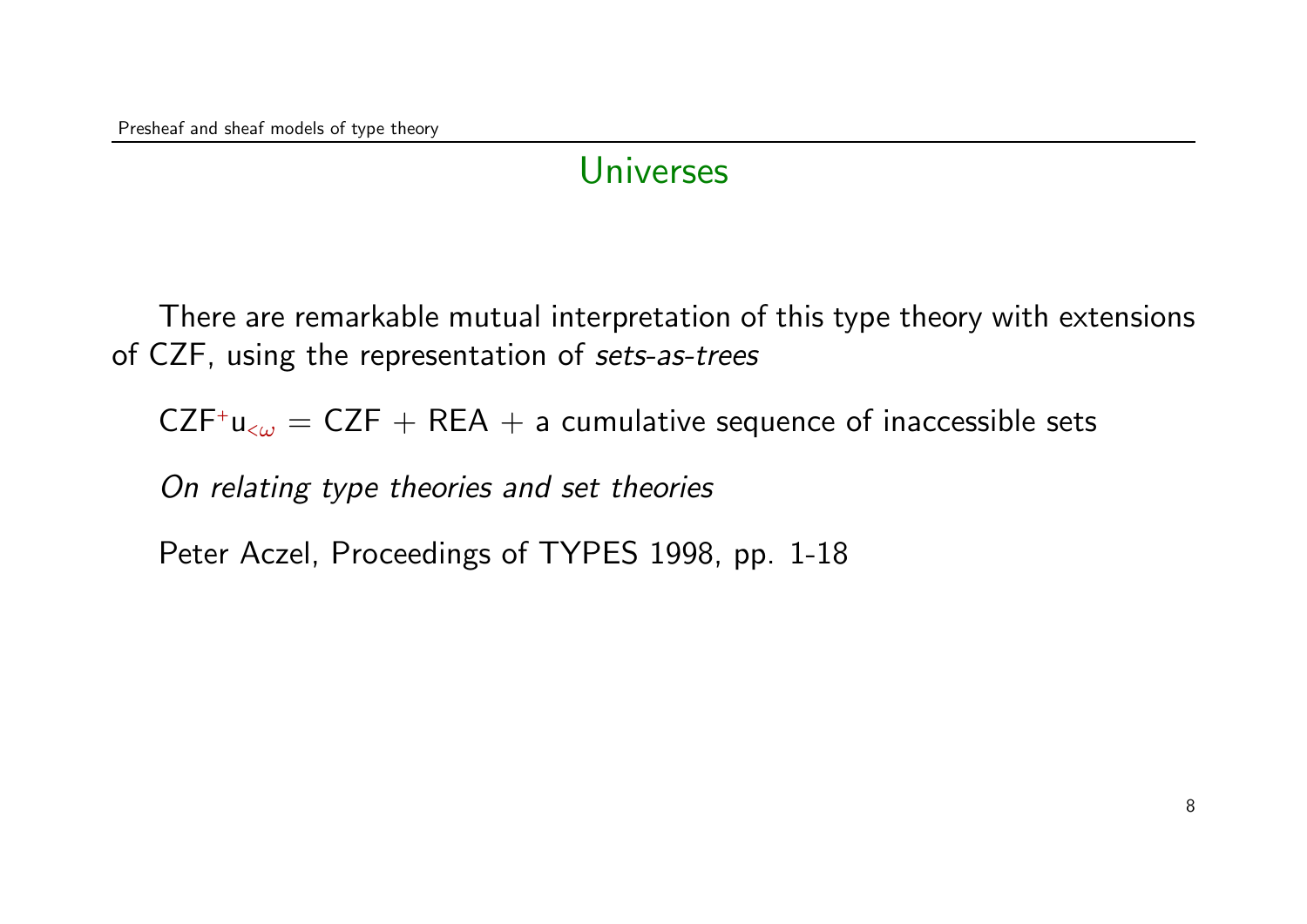# Identification types

If we want to express the collection of all small rings, or all small groups we need a notion of equality

Id A  $a_0$   $a_1$  type of possible *identifications* of  $a_0$  and  $a_1$ Using this notion, we can introduce Voevodsky's stratification isProp A is  $\Pi(a_0 a_1 : A)$  ld A  $a_0 a_1$ isSet A is  $\Pi(a_0 a_1 : A)$  isProp (Id A  $a_0 a_1$ )

isGroupoid A is  $\Pi(a_0 a_1 : A)$  isSet (Id A  $a_0 a_1$ )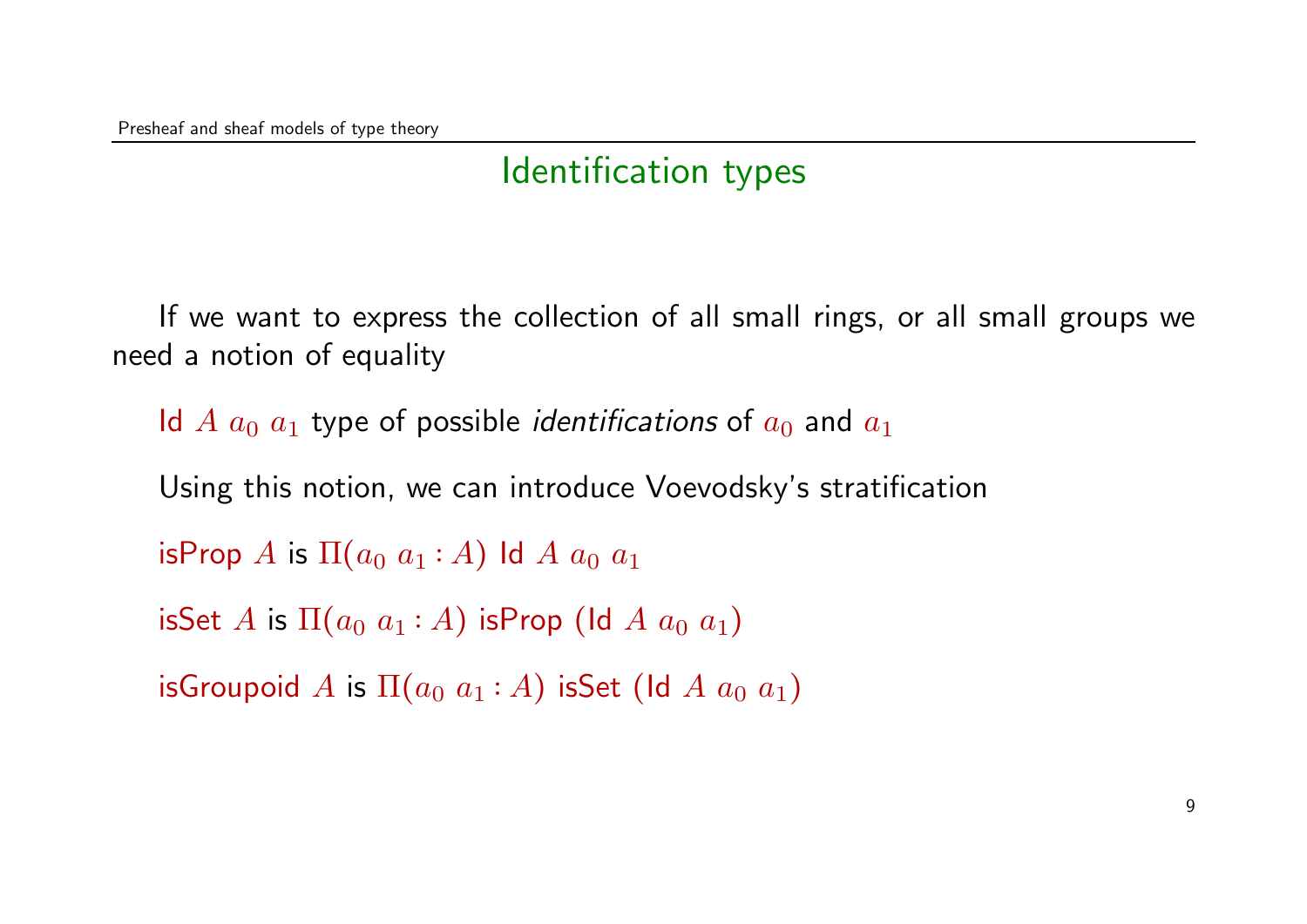## Identification types

The type of small *semigroups* will be

 $G = \Sigma(X : U_0)(\Sigma(f : X \to X \to X) A(X, f))$  × isSet X

where

$$
A(X,f) = \Pi(x_0 \ x_1 \ x_2 : X) \text{Id} \ X \ (f \ x_0 \ (f \ x_1 \ x_2)) \ (f \ (f \ x_0 \ x_1) \ x_2)
$$

One can prove  $G:U_1$ 

An element of this type is an object of the form  $(X, (f, q), p)$  where  $X: U_0$ and p is a proof that X is a set and f a binary operation and q is a proof that this operation is associative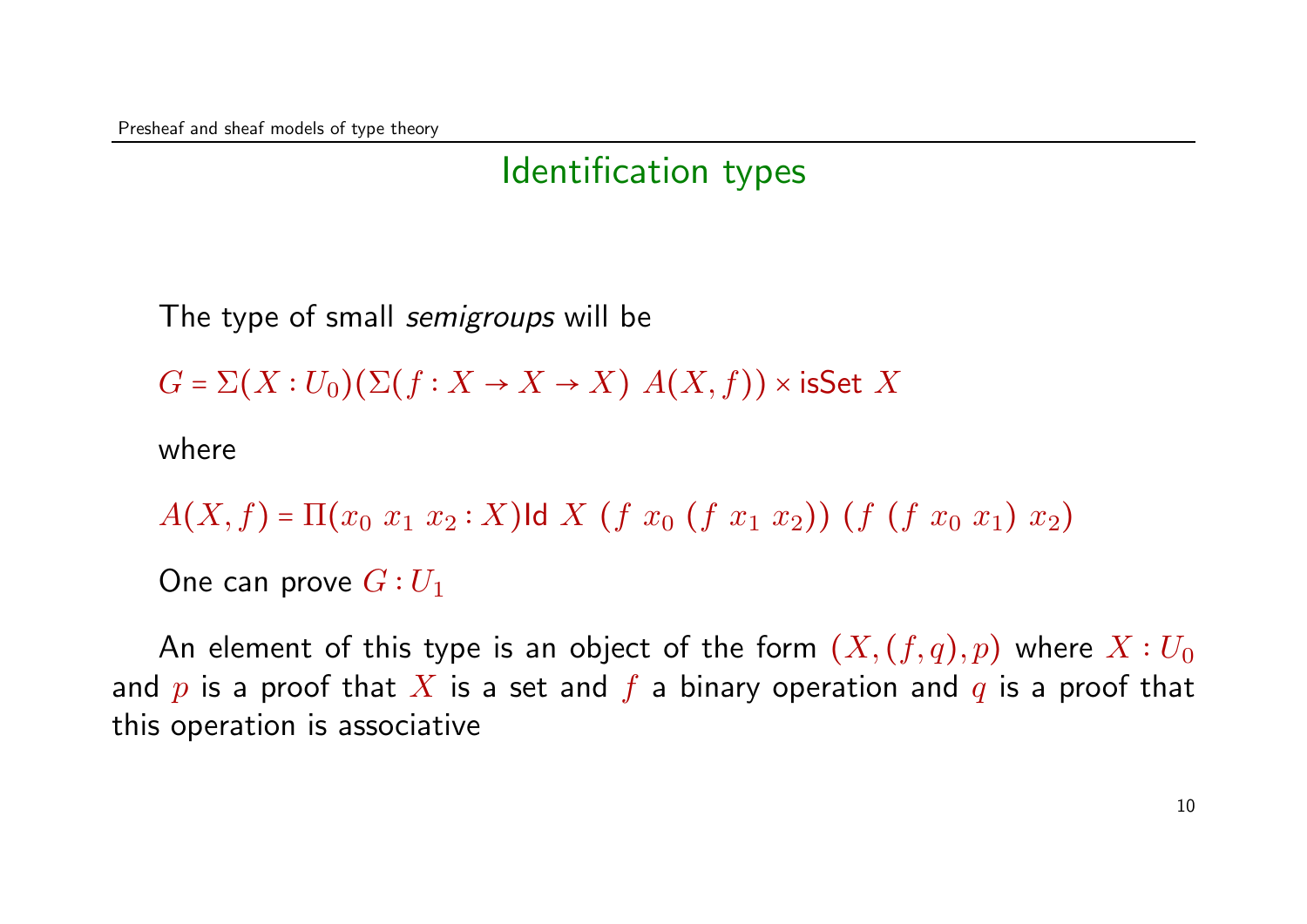# Identification types

One would expect  $A(X, f)$  to be a proposition and G to be a groupoid

An element of Id  $G (X_0, (f_0, q_0), p_0) (X_1, (f_1, q_1), p_1)$  should represent an *isomorphism* between the semigroups  $X_0$  and  $X_1$ 

This holds, but only as a consequence of the *univalence axiom*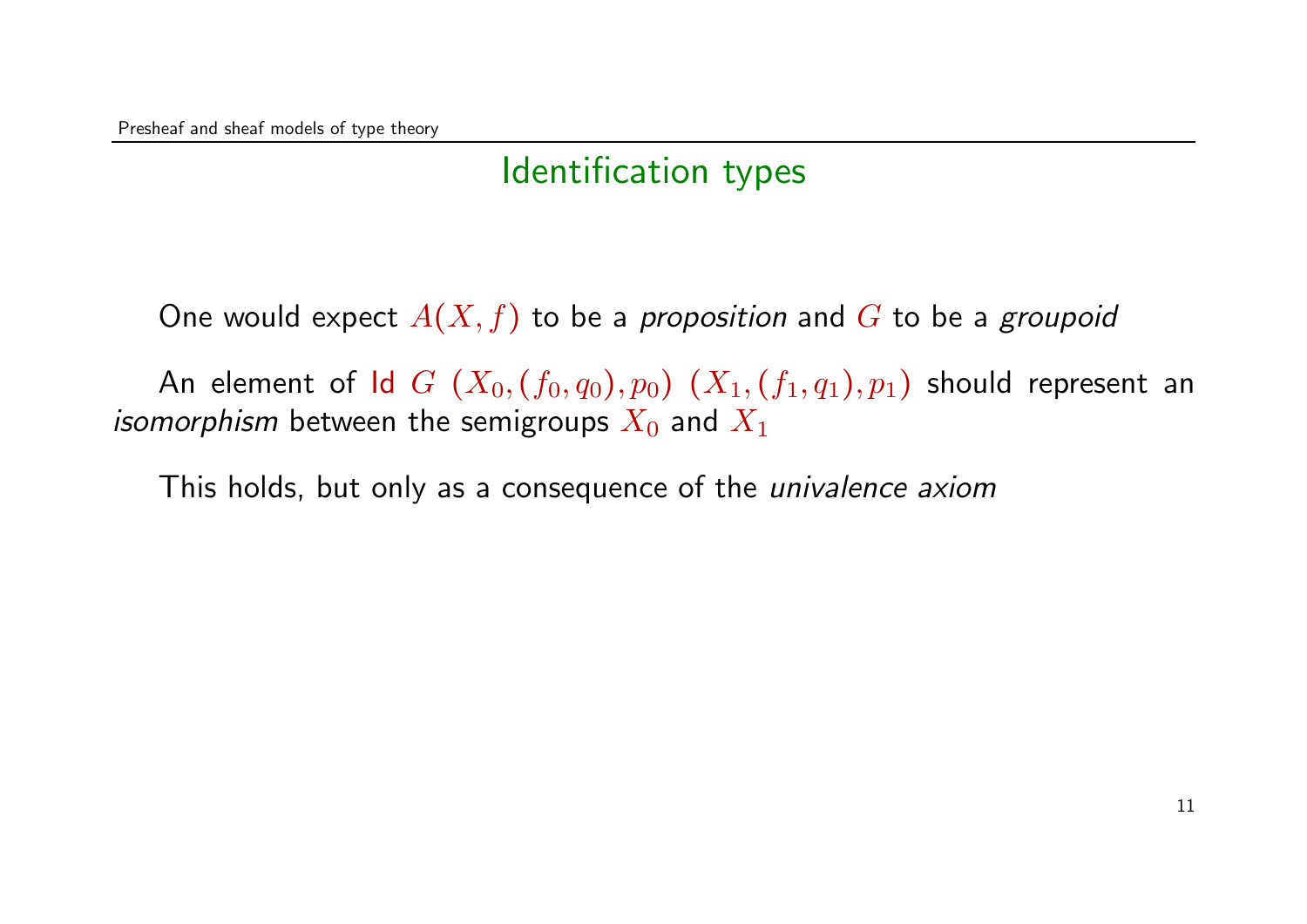## Univalence axiom

For  $f : A \rightarrow B$  and  $b : B$  define Fiber $(f, b) = \Sigma(a : A)$ ld  $B b (f a)$  and  $isEquiv(f) = \Pi(b:B)$ isContr Fiber $(f,b)$ 

where

isContr  $T = T \times$  isProp  $T$ 

and then Equiv  $A B = \Sigma(f : A \rightarrow B)$ isEquiv $(f)$ 

The Univalence Axiom can be stated as

the canonical map Id  $U_k$   $A \, B \rightarrow$  Equiv  $A \, B$  is an equivalence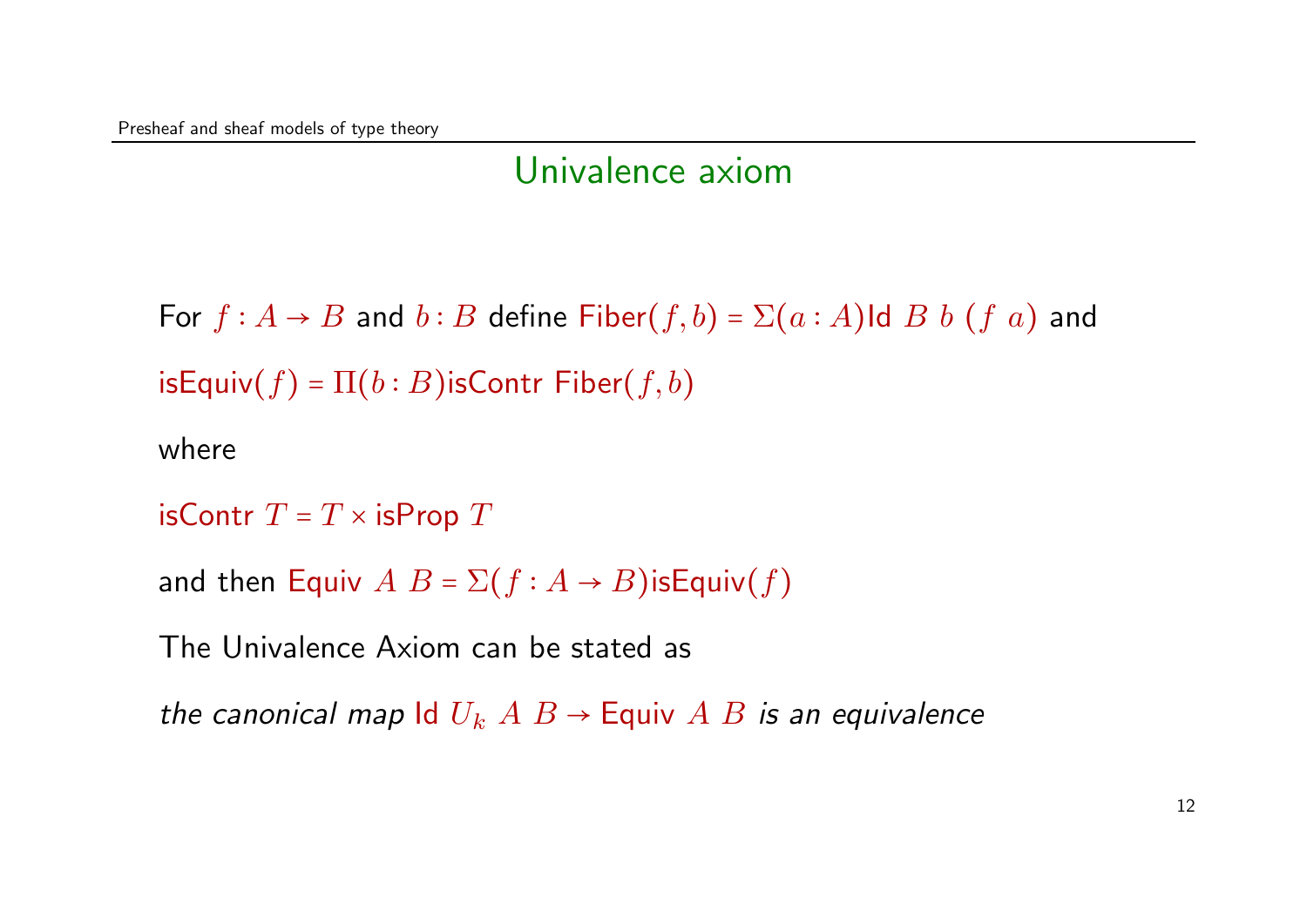## Univalence axiom

How does it compare to *simple type theory* as formulated by Church?

In simple type theory, we cannot express the notion of *arbitrary* structures that we can express using universes

The univalence axiom can be seen as a generalization of Church's extensionality principle for *propositions*: two equivalent propositions are equal

It also can be seen as providing an "explanation" of what should be the notion of identification for universes: it should be given by equivalences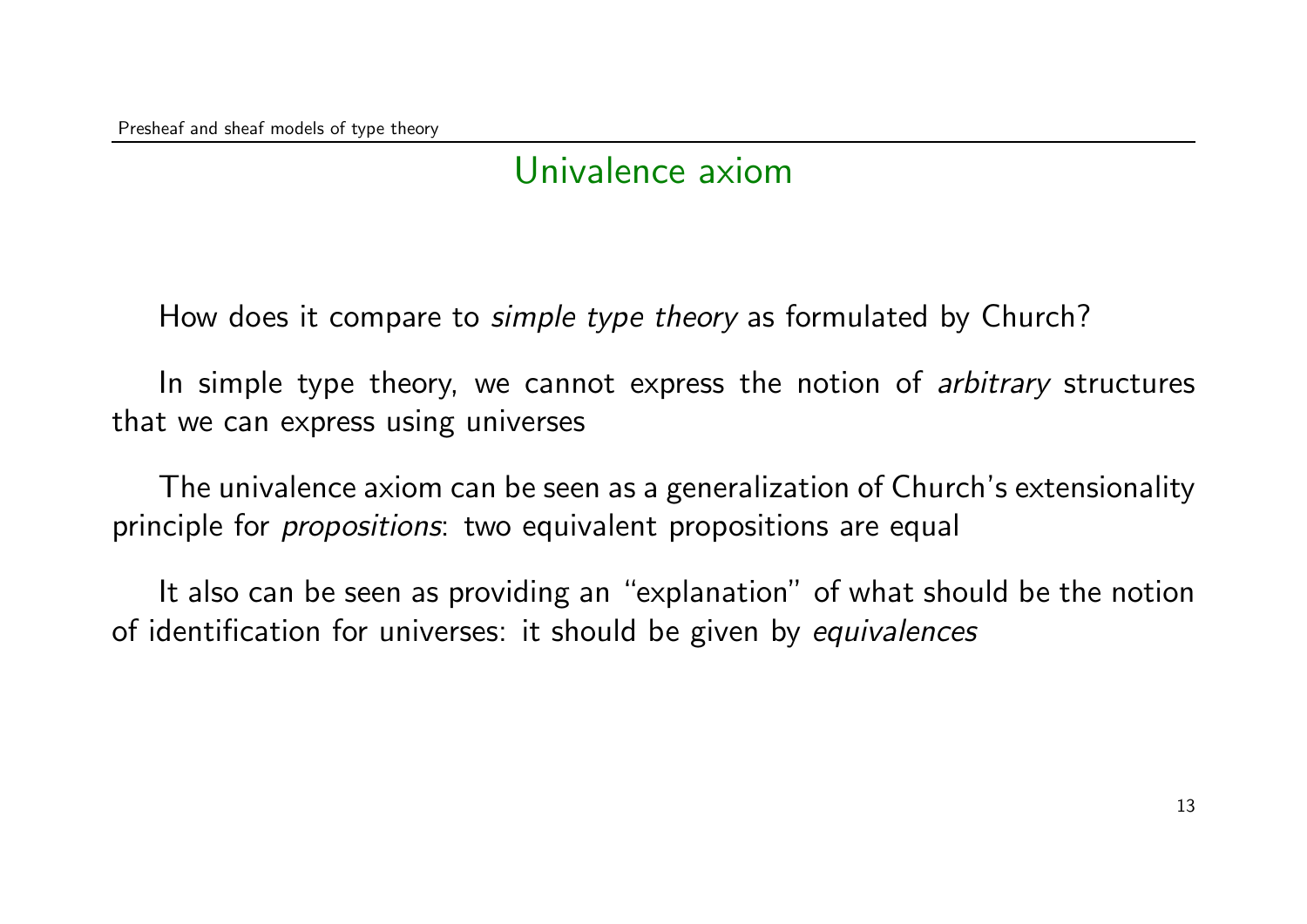### Identification and transport

These notions were analysed in Bourbaki

Théorie des Ensembles, Chapitre 4, Structures (1957)

The discovery of *isomorphisms* between seemingly different structures and the fact that we can transport results/notions from one structure to another corresponds often to key steps in mathematics

This has been refined with the notion of equivalences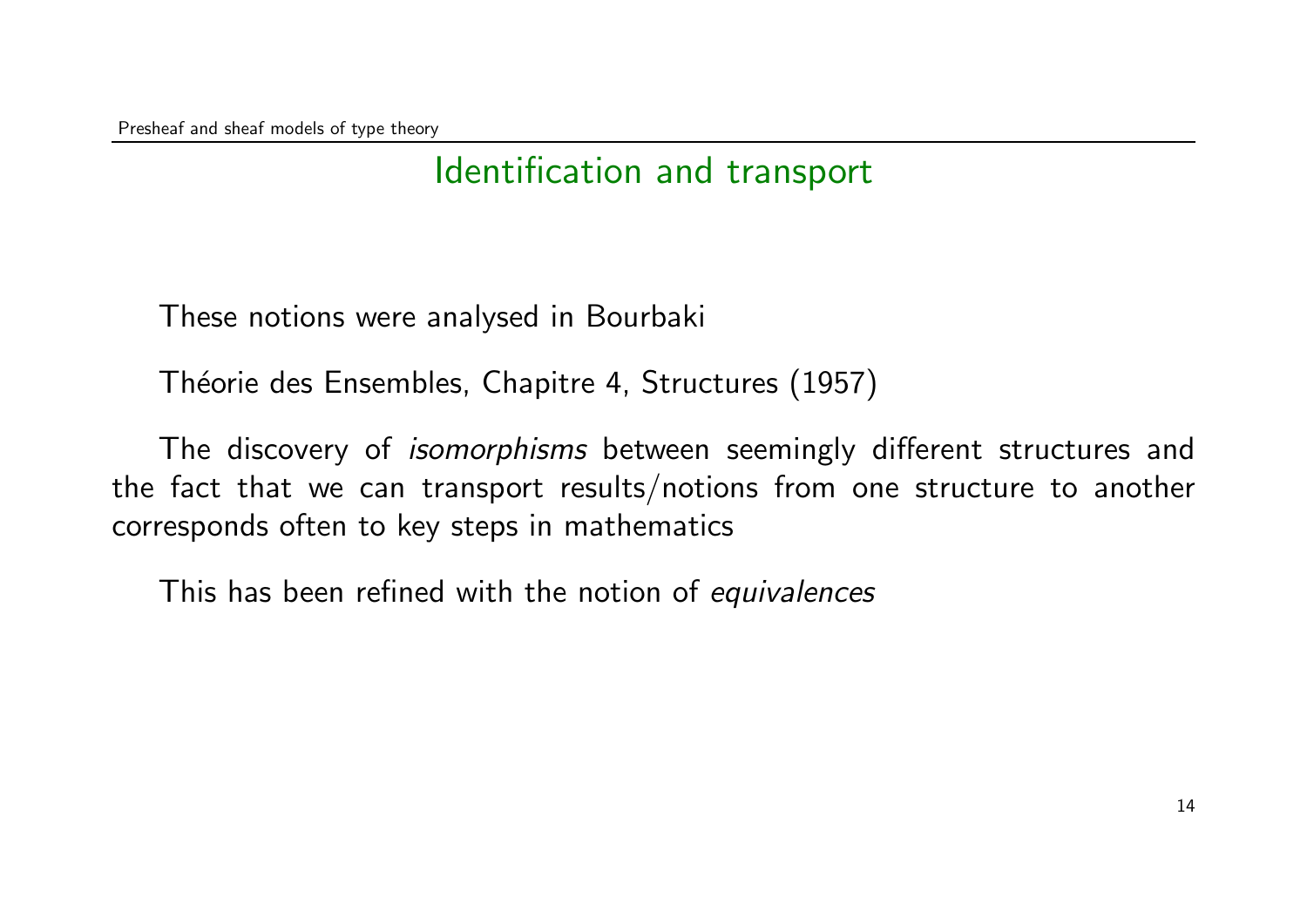Presheaf and sheaf models of type theory

# Propositional truncation

```
Operation ∥A∥ on types
isProp ∥A∥
A \rightarrow ||A||((A \rightarrow B) \times \text{isProp } B) \rightarrow (\|A\| \rightarrow B)||A|| expresses that A is inhabited
```
We can introduce new quantification  $\exists (x : A)B$  defined as  $\Vert \Sigma(x : A)B \Vert$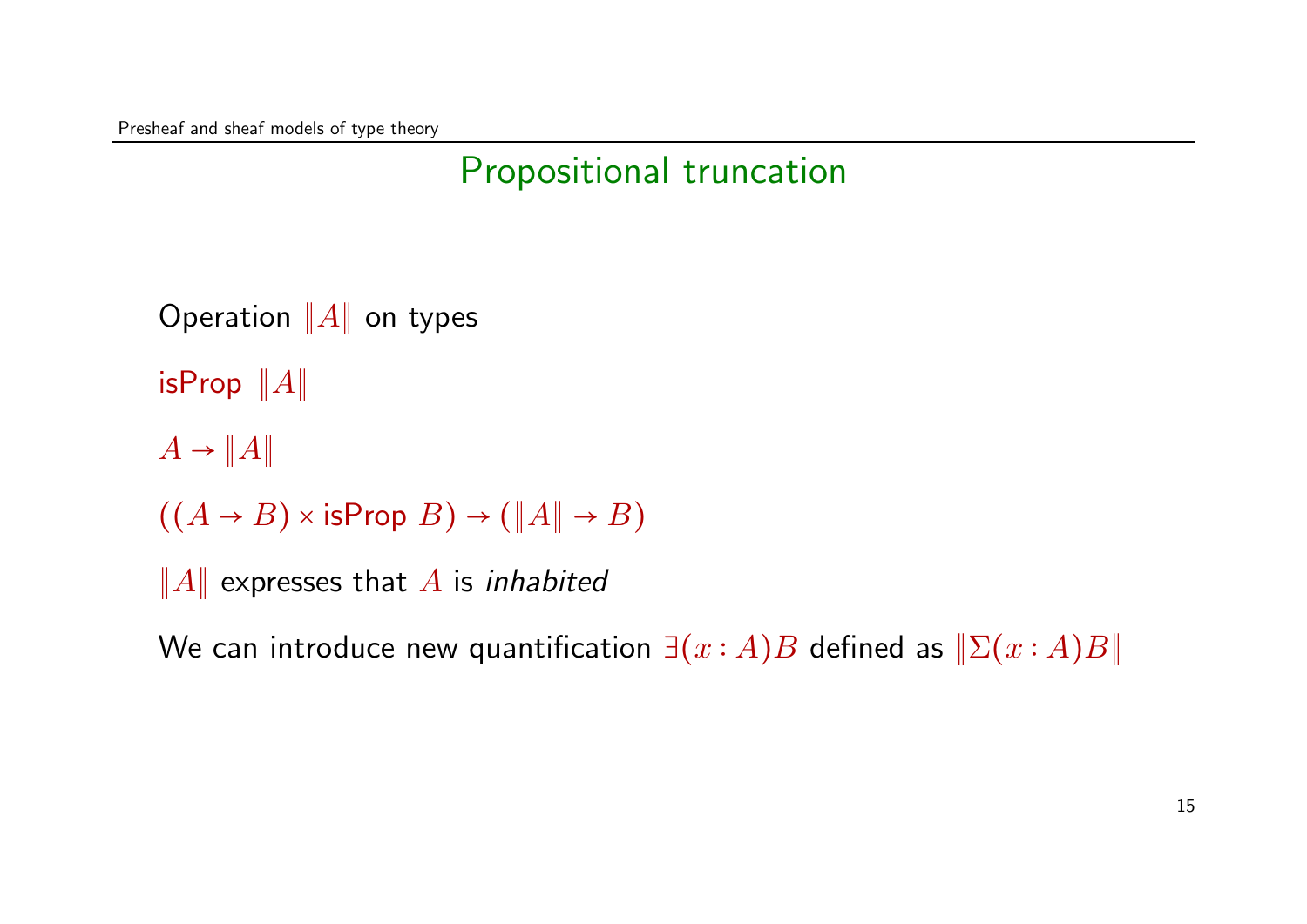### Countable choice

 $\Pi(A: N \to U_0) (\Pi(n: N) || A n ||) \to || \Pi(n: N) A n ||$ 

If we take A n of the form  $\Sigma(y : B)R(n, y)$  we get

 $(\Pi(n: N)\exists (y: B)R(n,y)) \rightarrow \exists (f: N \rightarrow B)\Pi(n: N)R(n,f(n))$ 

which is a way to express countable choice

We can build a model with a particular family  $\vec{A}$  where

-the hypothesis  $\Pi(n:\mathsf{N})$   $\Vert A n \Vert$  holds

-the conclusion  $\|\Pi(n:N)A\|$  does not hold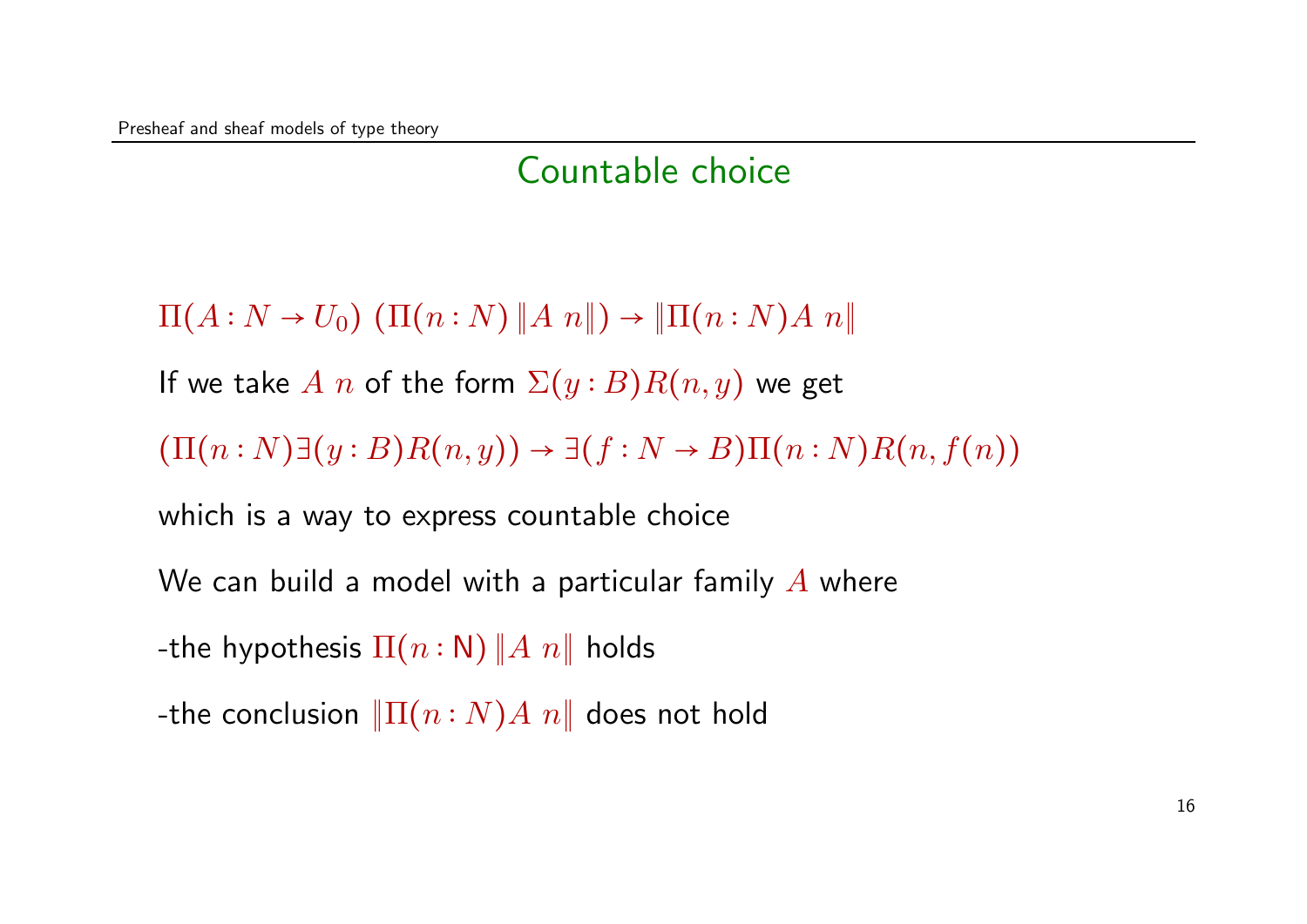# Univalence axiom and propositional truncation

One gets a formal system with notations and concepts appropriate for representing some abstract notions used in mathematics

Expresses some general laws of the notion of identification coming from mathematical practice (Voevodsky)

E.g. representation of additive/abelian categories, category of complexes of an additive category, homotopy of complexes, triangulated categories (Tomi Pannila)

Is it consistent to add these new operations to type theory?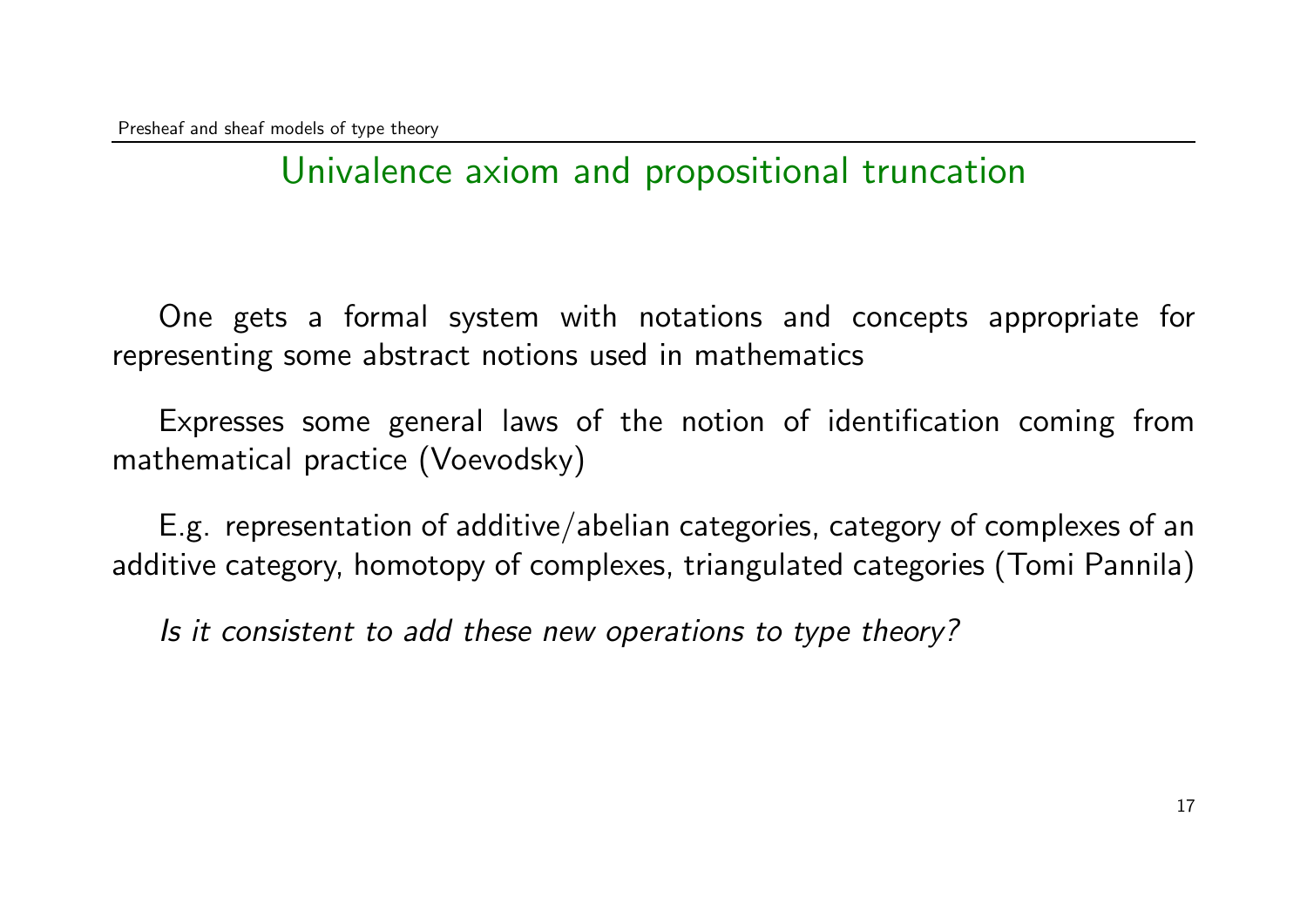# Simplicial set model

For interpreting one univalent universe: requires  $ZFC + two Grothendieck$ universes

Natural question: can one modify this model so that it can be expressed in a weaker formal system?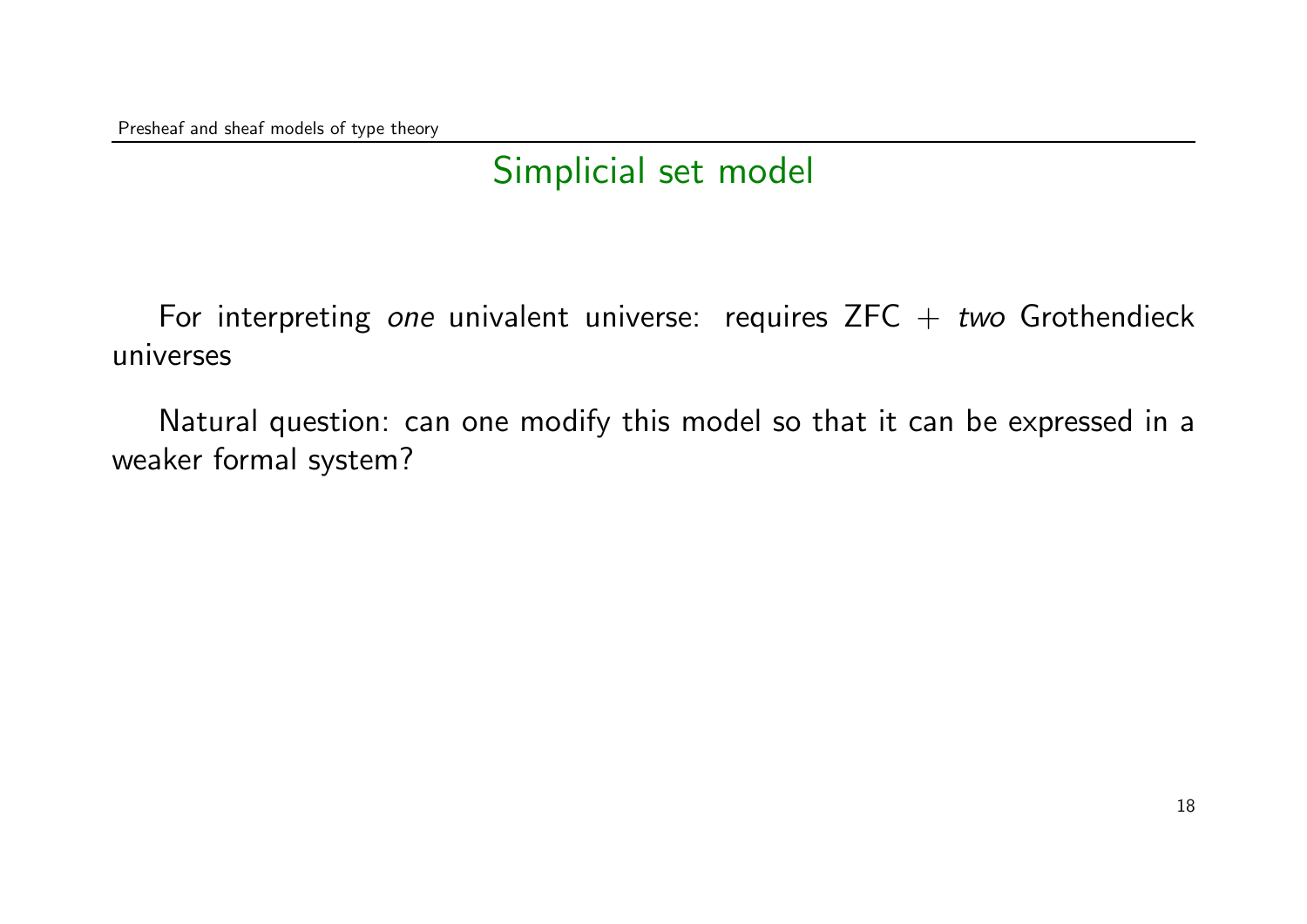# Models of identification type and univalence

The only known models (so far) rely in an essential way on ideas coming from homotopy theory, interpreting the type of identifications as a type of *paths* 

Grothendieck's intuition that the laws underlying the notion of identifications in mathematics are similar to the laws underlying homotopy theory

Awodey-Warren's homotopic interpretation of the laws of identity type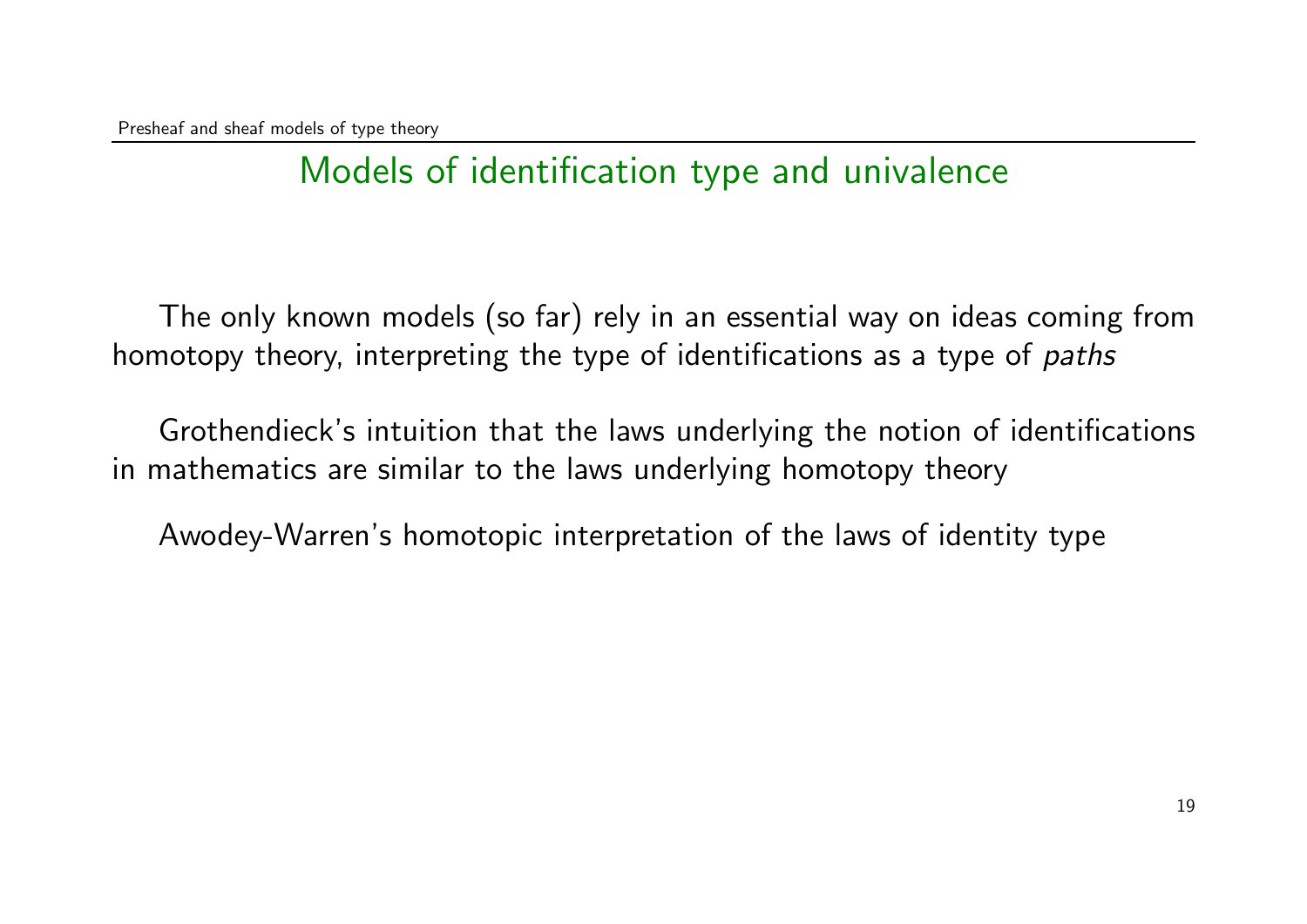# Models of identification type and univalence

-definition of *presheaf models* of type theory

-we assume that there is a special presheaf  $\mathbb I$  which will play the role of an interval

-using the interval we can isolate the types having a refined form of the path lifting property (which has been isolated in homotopy theory)

-the types having this extension property form a model of type theory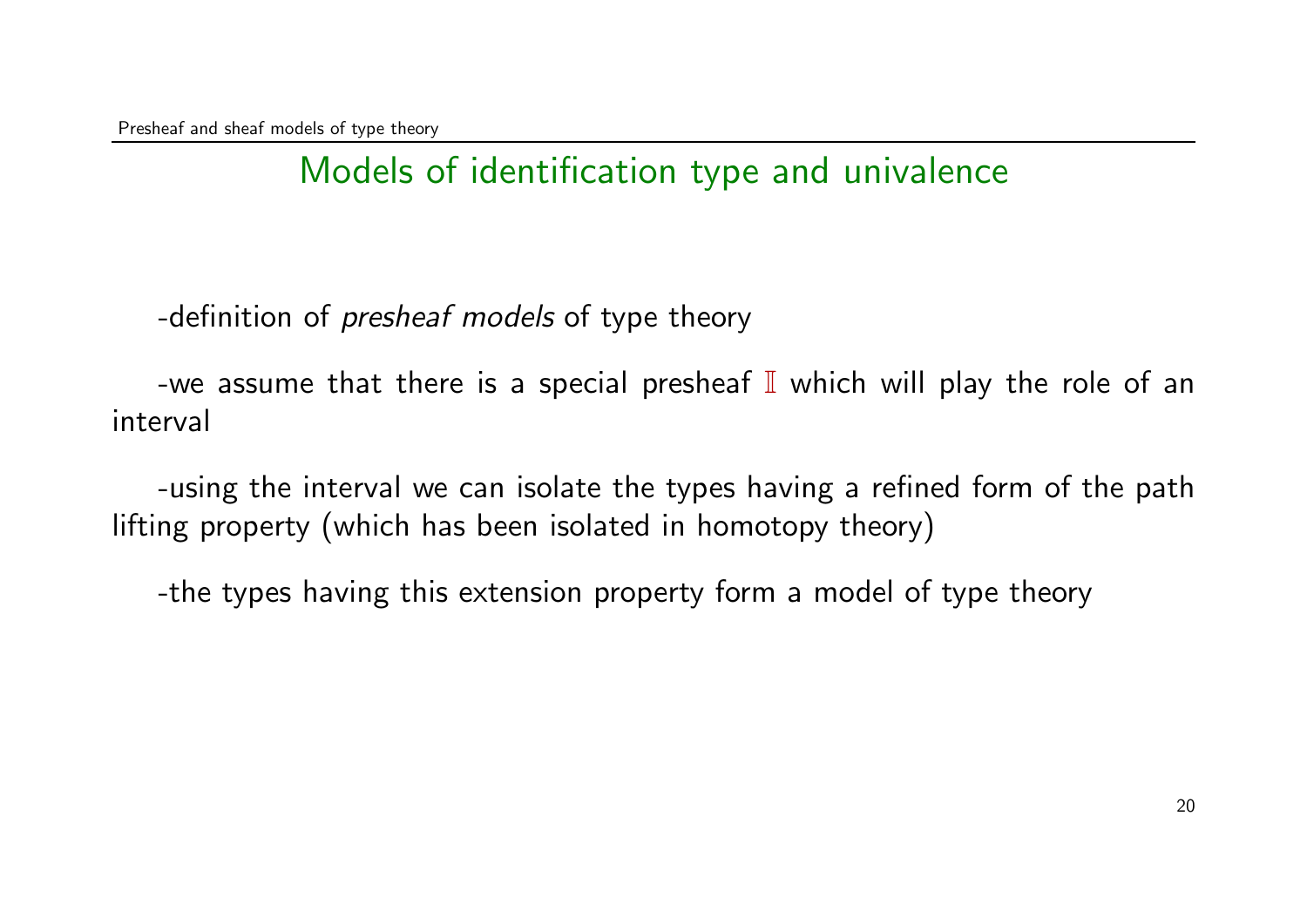# Models of identification type and univalence

How does it compare with Gandy and Takeuti's model of extensionality principles in simple type theory?

R. Gandy On axiomatic systems in mathematics and theories in physics PhD thesis, University of Cambridge, 1953

Internal model: defines a relation by induction on the types (logical relation)

Proves by induction on the type that this is an equivalence relation

The first step corresponds to the presheaf model and the second step to checking the homotopy extension property by induction on the type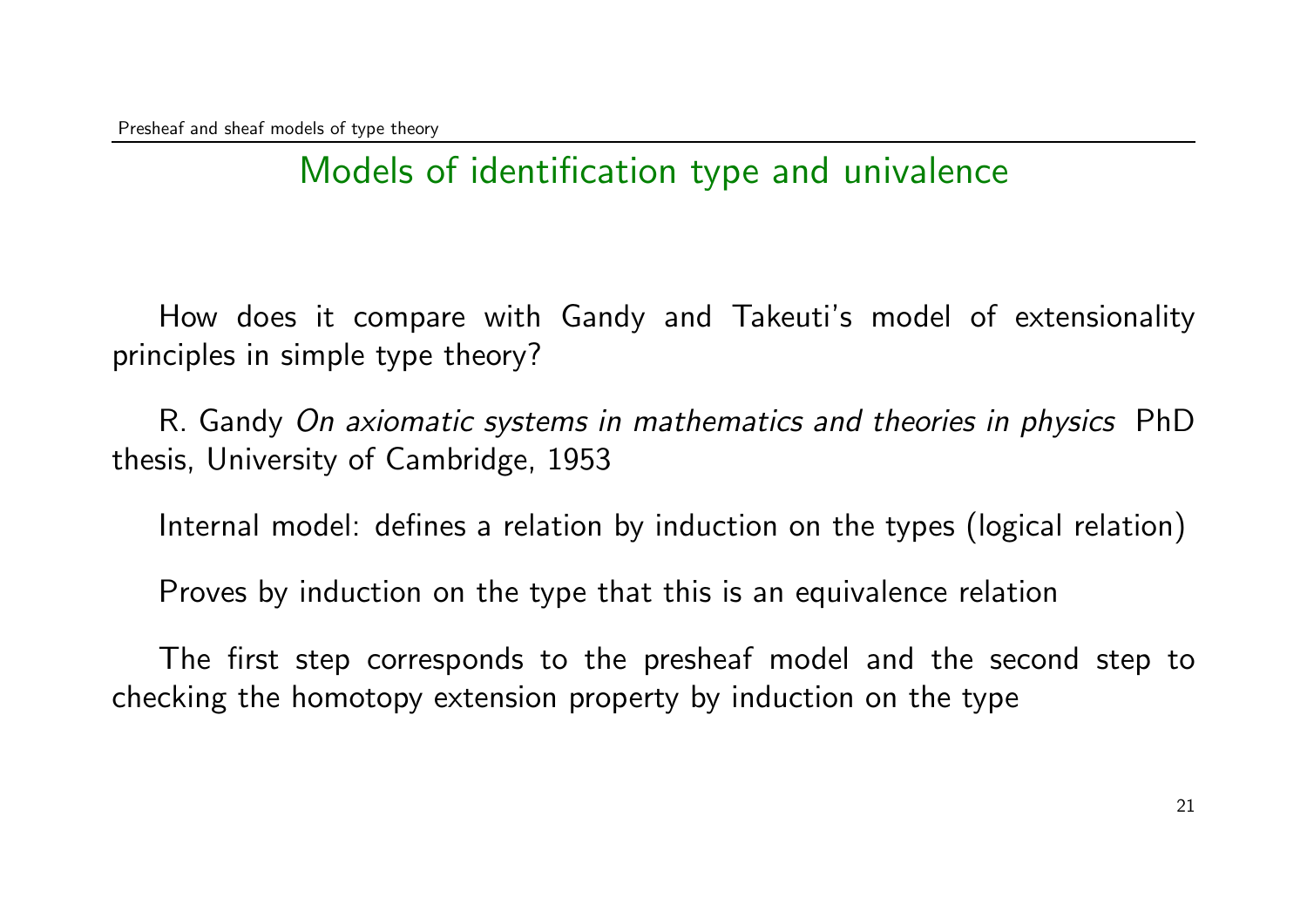#### Presheaf models of type theory

We work in a (constructive) set theory with universes  $U_0 \in U_1 \in \ldots$ 

We have a base category C in  $\mathcal{U}_0$ 

We write  $I, J, K, \ldots$  the objects of C

 $Yo(I)$  denotes the presheaf represented by I

A context  $\Gamma, \Delta, \ldots$  is a  $\mathcal{U}_k$ -presheaf (for some k) on C

Type<sub>n</sub>(Γ) set of  $U_n$ -presheaves on the category of elements of Γ

Elem( $\Gamma$ , A) set of global sections of  $A \in \mathrm{Type}_n(\Gamma)$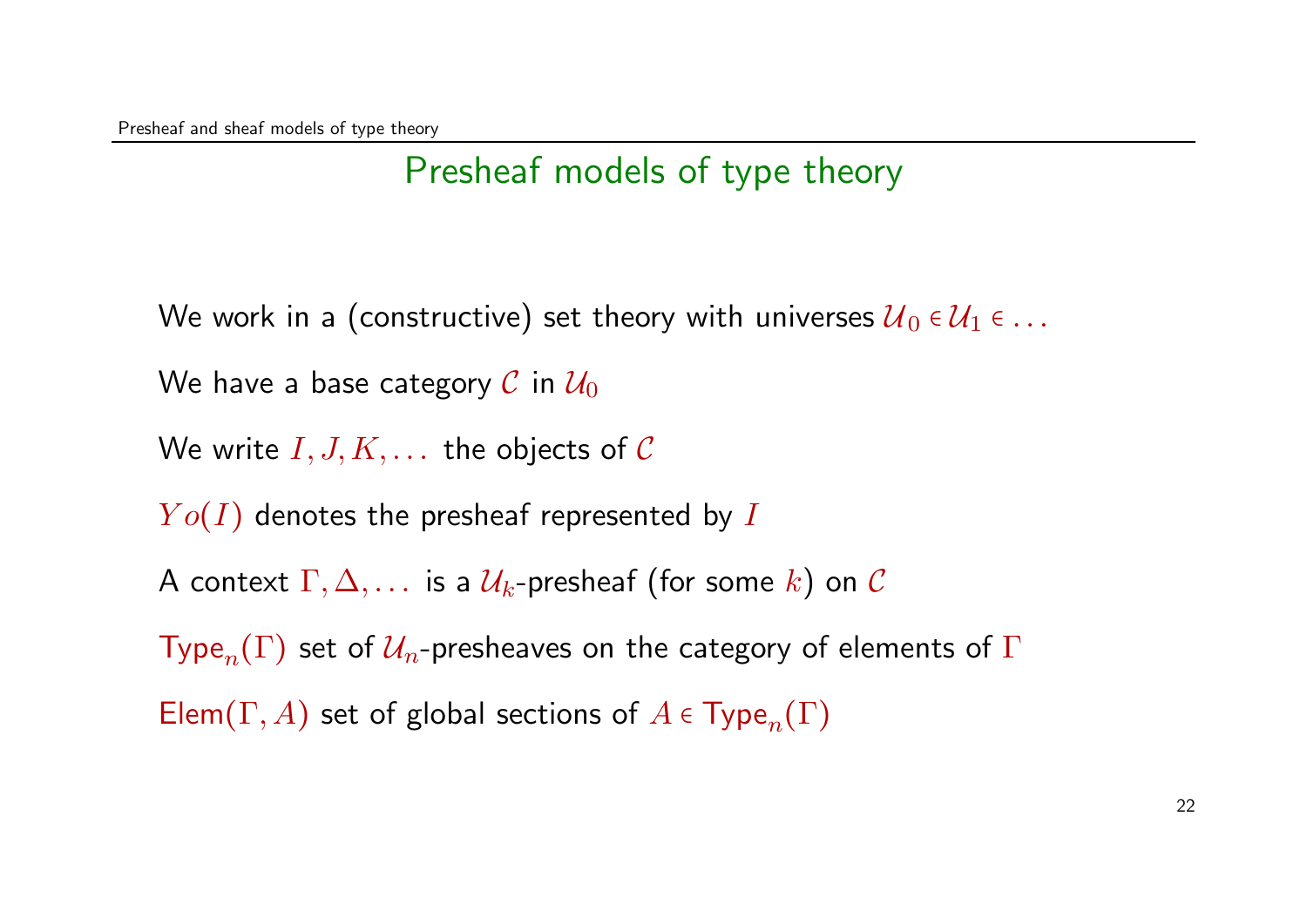### Presheaf models of type theory

Composition gives a substitution operation  $A\sigma$  in Type<sub>n</sub>( $\Delta$ ) if  $\sigma : \Delta \to \Gamma$ Similarly, we define  $a\sigma$  in Elem $(\Delta, A\sigma)$  if a is in Elem $(\Gamma, A)$  and  $\sigma : \Delta \to \Gamma$ We have a canonical context extension operation  $\Gamma.A$  for A in Type<sub>n</sub> $(\Gamma)$  $p: \Gamma.A \to \Gamma$  and q in Elem( $\Gamma.A, Ap$ )

Any  $\mathcal{U}_n$ -presheaf F defines a constant family  $\overline{F}$   $\in$  Type<sub>n</sub> $(\Gamma)$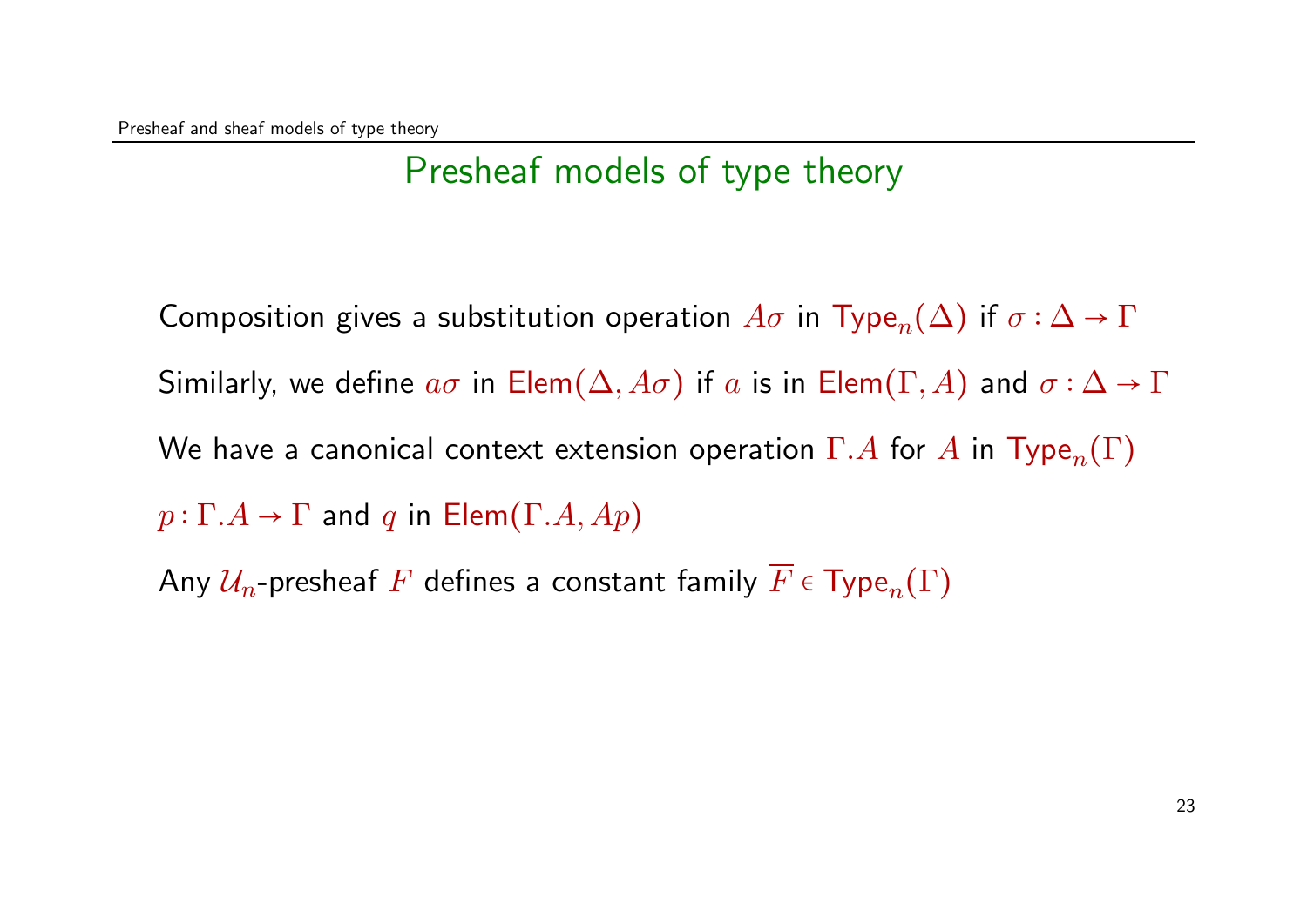## Presheaf model of type theory: universes

Type<sub>n</sub> with substitution defines a presheaf on the category of contexts It is continuous and hence representable by  $U_n(I)$  = Type<sub>n</sub> $(Yo(I))$ We have natural bijections  $Type_n(\Gamma) \simeq \Gamma \to U_n \simeq \mathsf{Elem}(\Gamma, \overline{U_n})$ Definition due to Martin Hofmann and Thomas Streicher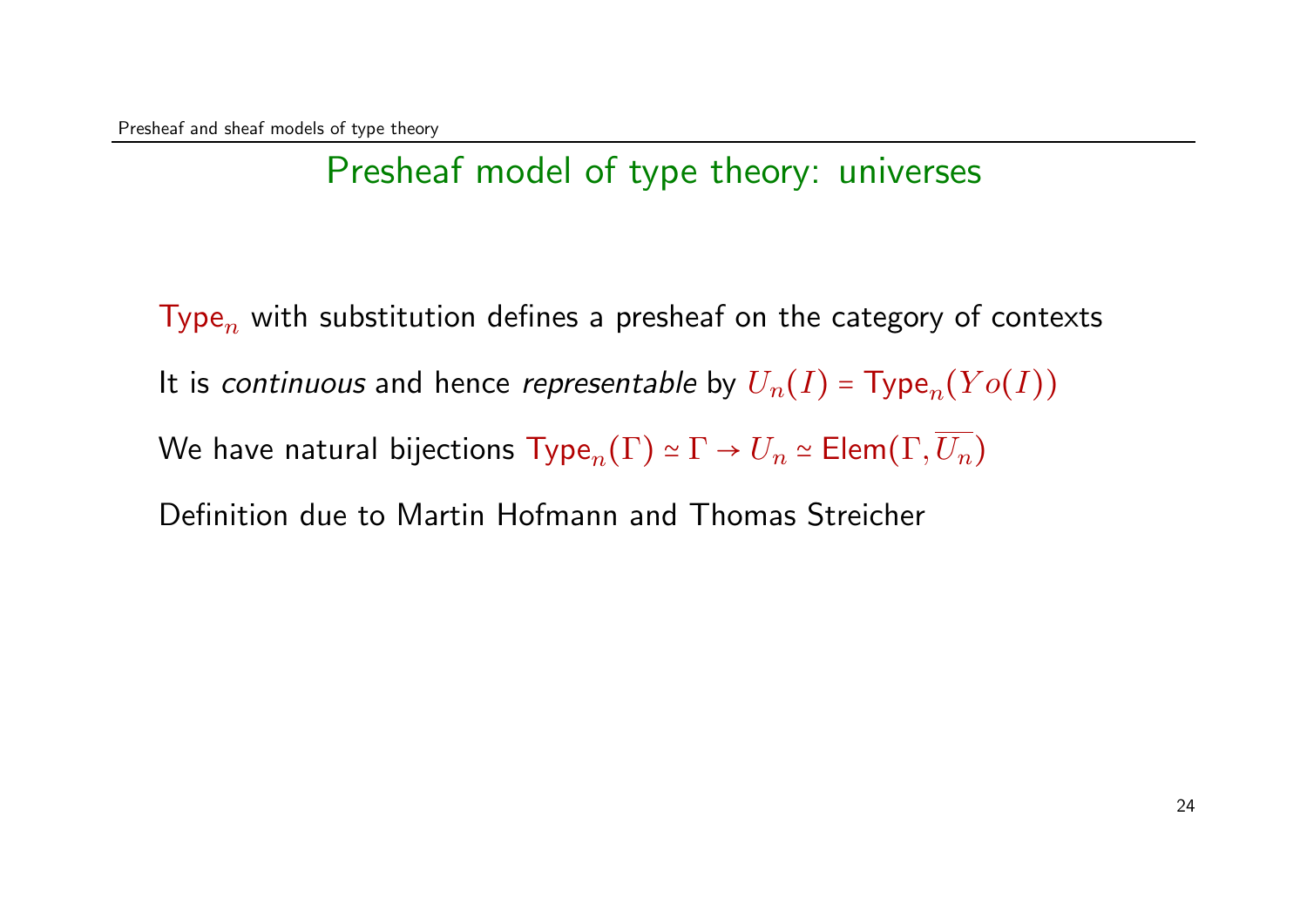## Presheaf model of type theory: universes

Note that this does not work with sheaves

The problem is how to model the *universes* 

⟨⟨The collection of sheaves don't form a sheaf⟩⟩

If we define  $F(V)$  to be the collection of all  $U$ -sheaves on V then F is a presheaf which is not a sheaf in general, since glueing will only be defined up to isomorphism

This basic fact was the motivation for the notion of stacks

We need a notion of identification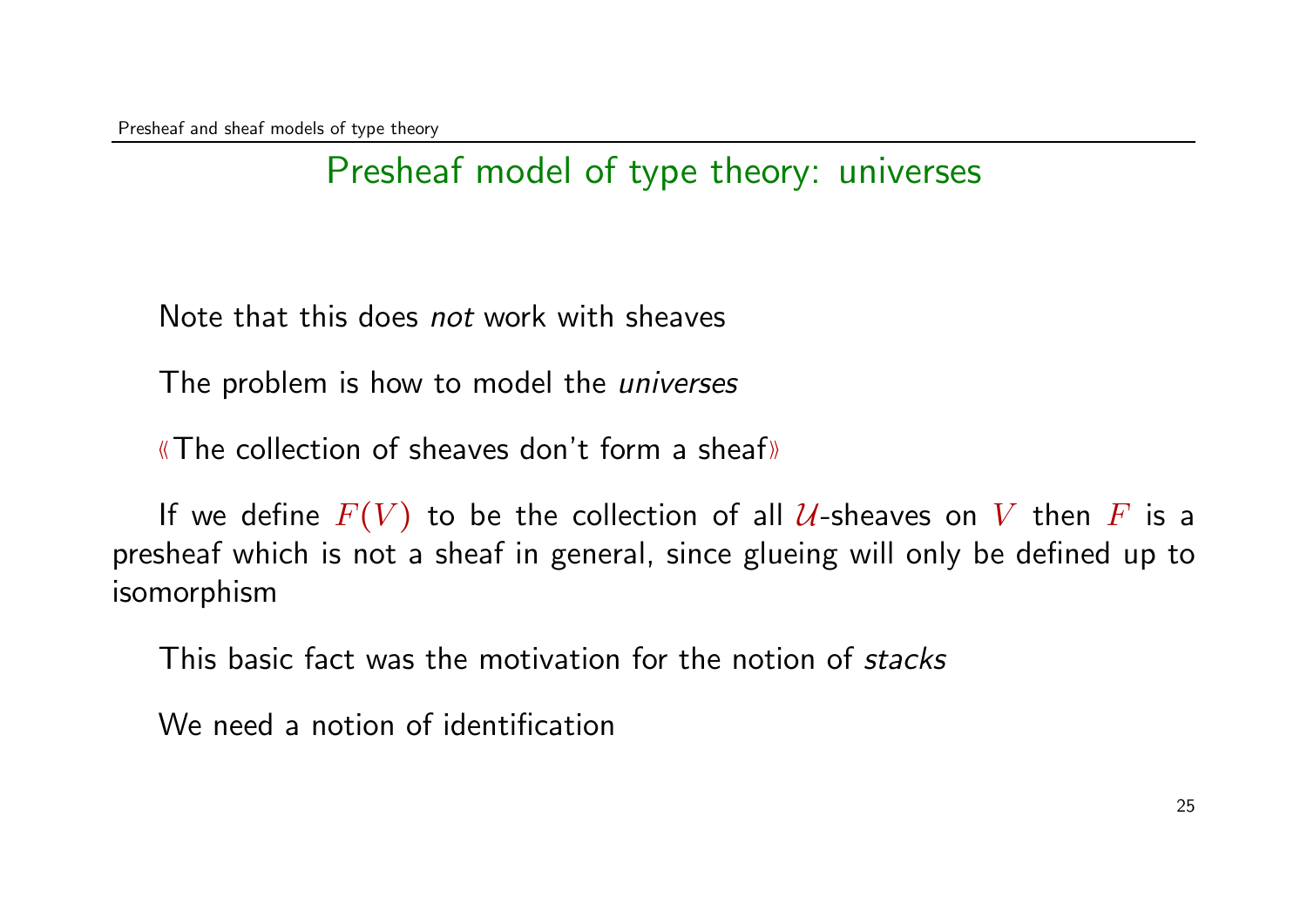#### Base category

There are several possible choices for the base category

What matters is that we have a segment i.e. a presheaf  $\mathbb I$  with two distinct elements  $0$  and  $1$  satisfying

(1) I has a connection structure, i.e. maps  $(\wedge)$ ,  $(\vee) : \mathbb{I} \to \times \mathbb{I} \to \mathbb{I}$  satisfying  $x \wedge 1 = x = 1 \wedge x$ ,  $x \wedge 0 = 0 = 0 \wedge x$  and  $x \vee 1 = 1 = 1 \vee x$ ,  $x \vee 0 = x = 0 \vee x$  and

(2) We have a functor  $J^+$  on  $\mathcal C$  with a natural isomorphism  $Yo(J^+) \simeq Yo(J) \times \mathbb I$ 

We get a notion of path by exponentiation to this interval  $\mathbb I$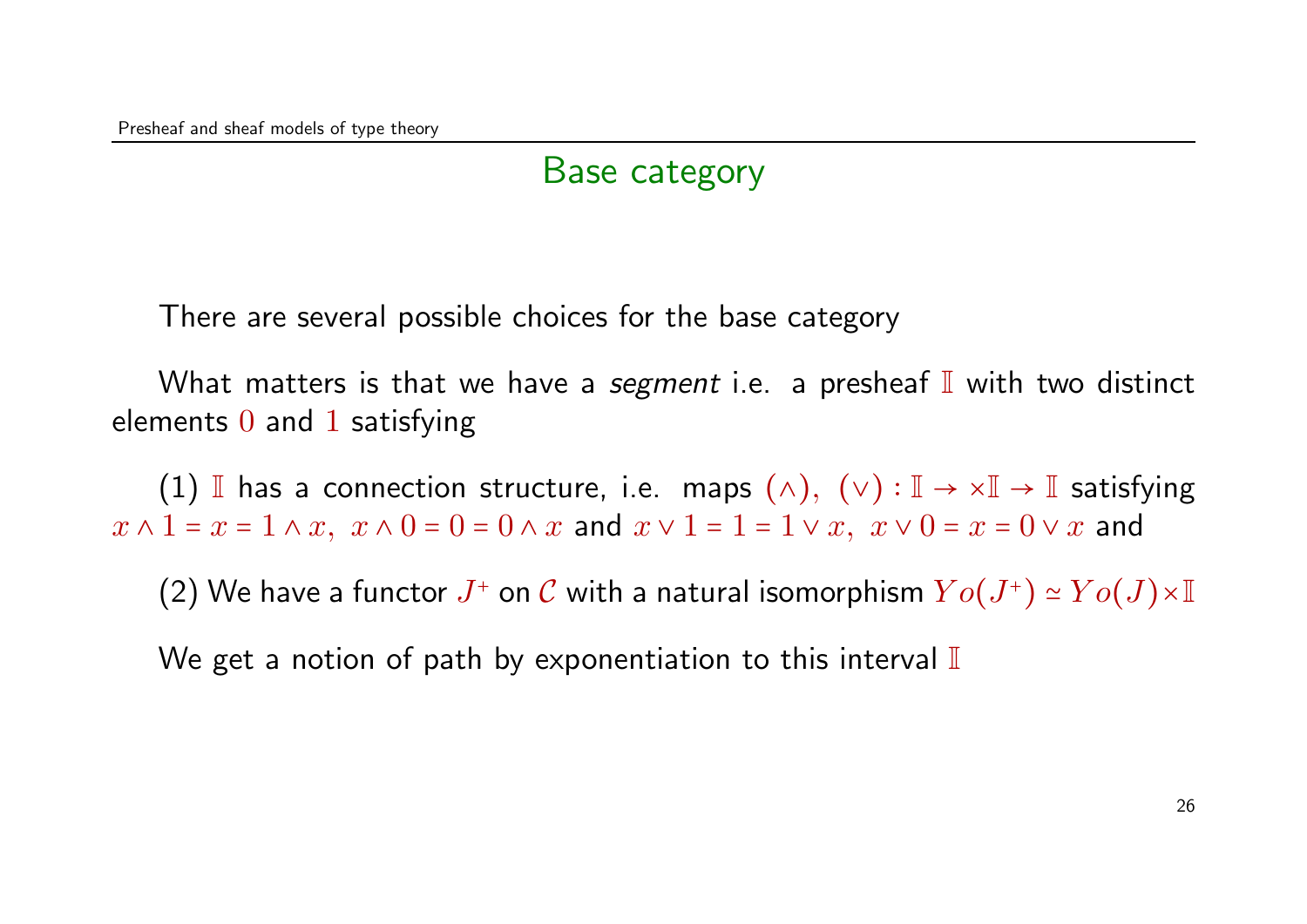## Base category

The axiomatic conditions required for getting a model of type theory have been analysed by Ian Orton and Andy Pitts

Axioms for Modelling Cubical Type Theory in a Topos, CSL 2016

A complementary analysis can be found in

The Frobenius condition, right properness, and uniform fibrations Nicola Gambino and Christian Sattler, Journal of Pure and Applied Algebra, 221 (12), 2017, pp. 3027-3068.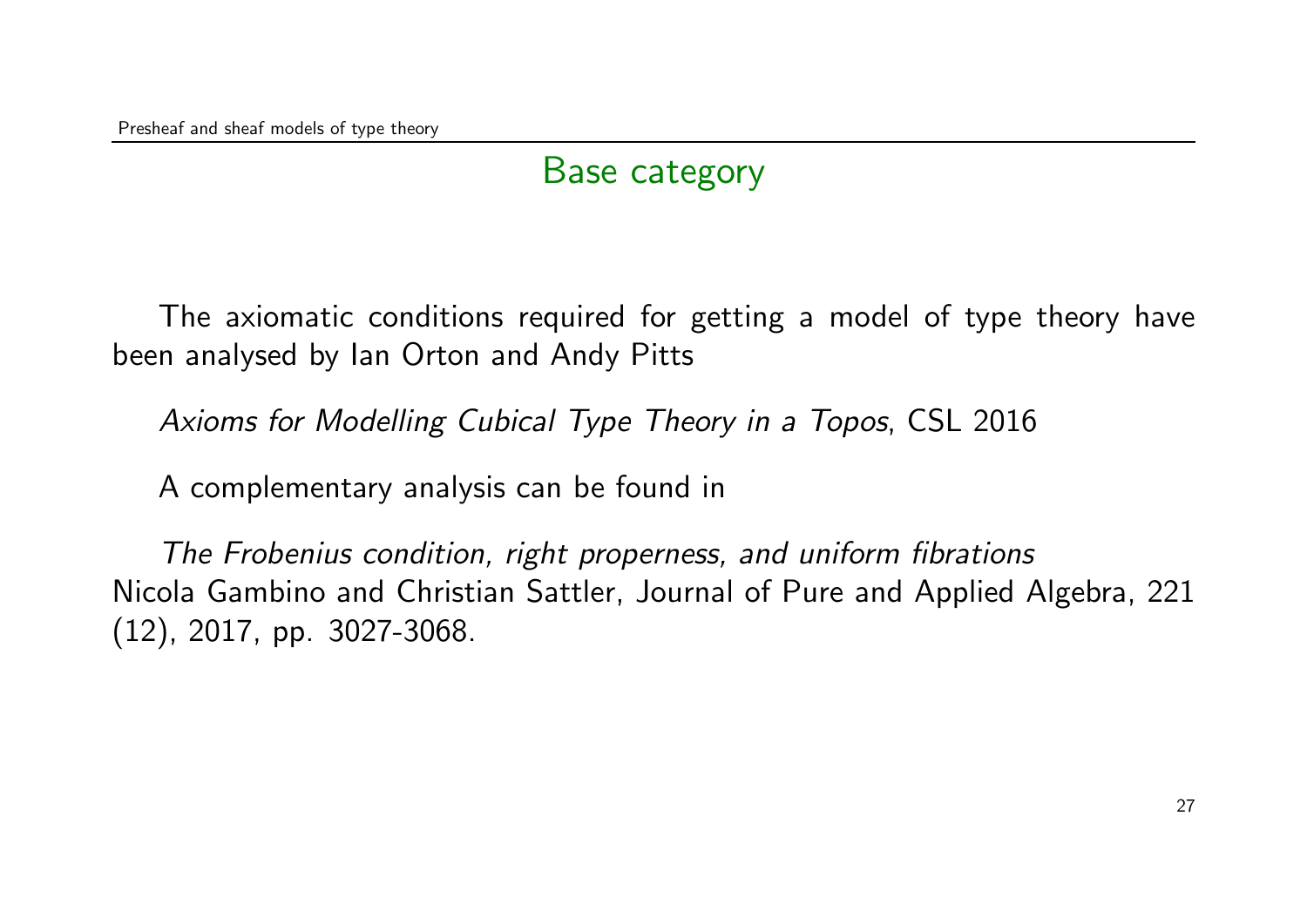Using the segment I we can define a set of «filling structures» Fill $(\Gamma, A)$ , inspired from homotopy theory

An element of  $Fill(\Gamma, A)$  represents a generalized «path lifting» operation

It expresses that the type of all path liftings is a singleton up to homotopy (for a given path in the base and starting point)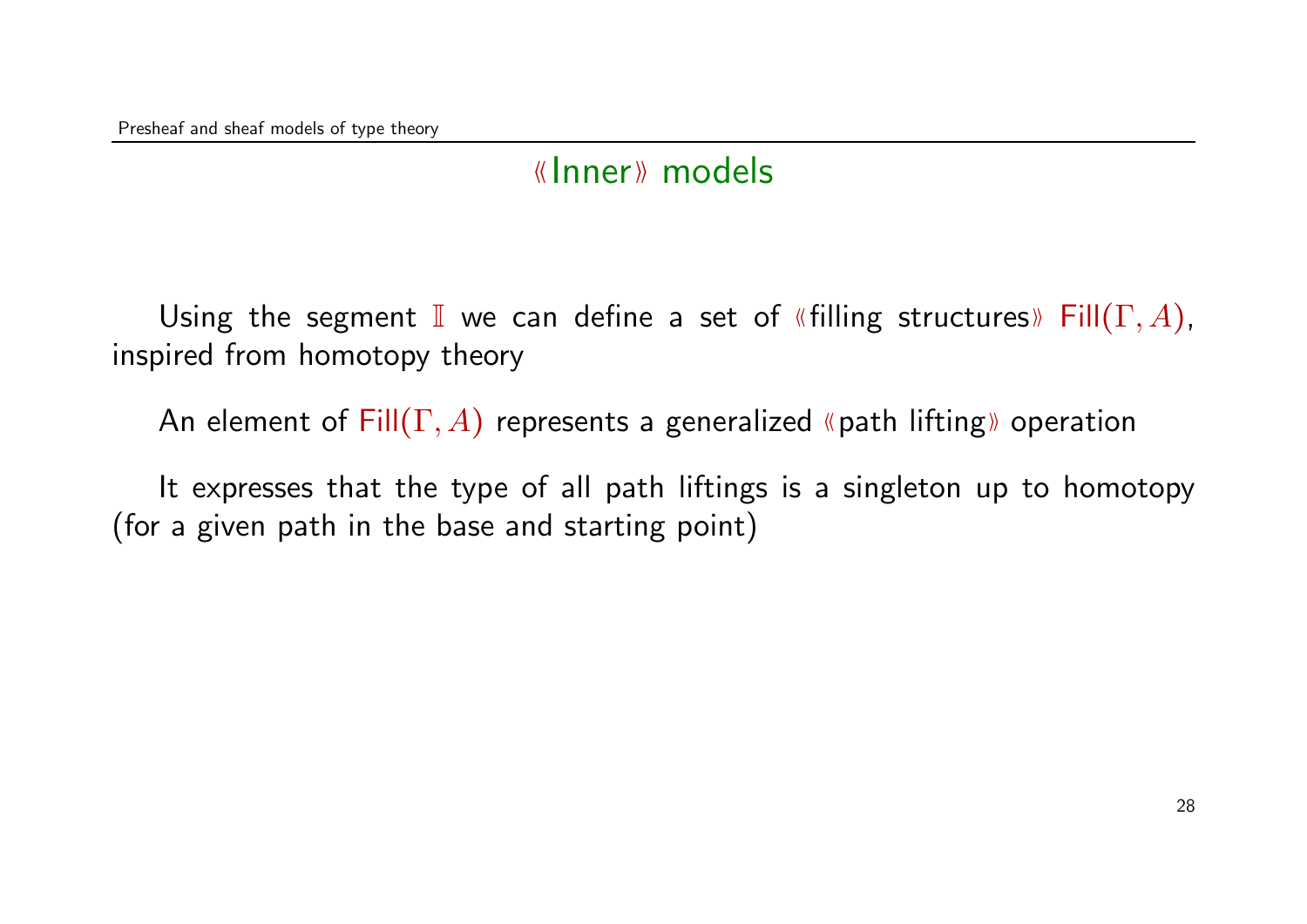Define Fib $_n(\Gamma)$  in  $\mathcal{U}_{n+1}$ 

 $\mathsf{Fib}_n(\Gamma)$  set of pairs  $(X,c)$  with  $X \in \mathsf{Type}_n(\Gamma)$  and  $c \in \mathsf{Fill}(\Gamma,X)$ 

 $\mathsf{Elem}_F(\Gamma,(X,c)) = \mathsf{Elem}(\Gamma,X)$ 

We get a new «proof relevant» inner model of the presheaf model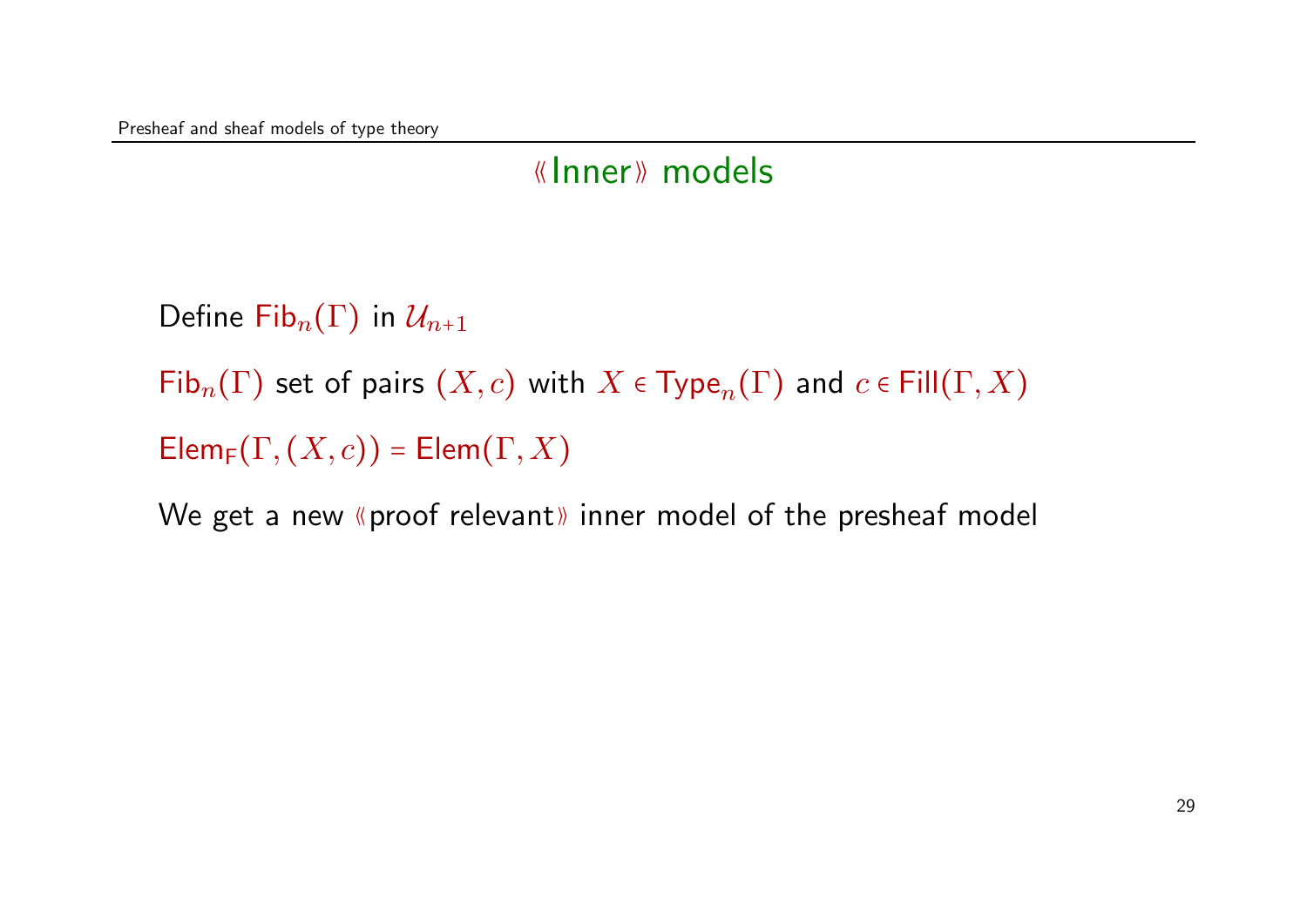We can lift the product operation at this level, using the connection structure on the interval

 $\pi(c_A, c_B) \in \text{Fill}(\Gamma, \Pi(A, B))$  if  $c_A \in \text{Fill}(\Gamma, A)$  and  $c_B \in \text{Fill}(\Gamma, A, B)$ 

Furthermore  $\pi(c_A, c_B)\sigma = \pi(c_A\sigma, c_B(\sigma p, q))$ 

We can define a product operation for this new model

 $\Pi((A, c_A), (B, c_B)) = (\Pi(A, B), \pi(c_A, c_B))$ 

We don't need to change the abstraction and application operations

 $\mathsf{Elem}_{\mathsf{F}}(\Gamma,(X,c)) = \mathsf{Elem}(\Gamma,X)$  Γ. $(X,c) = \Gamma.X$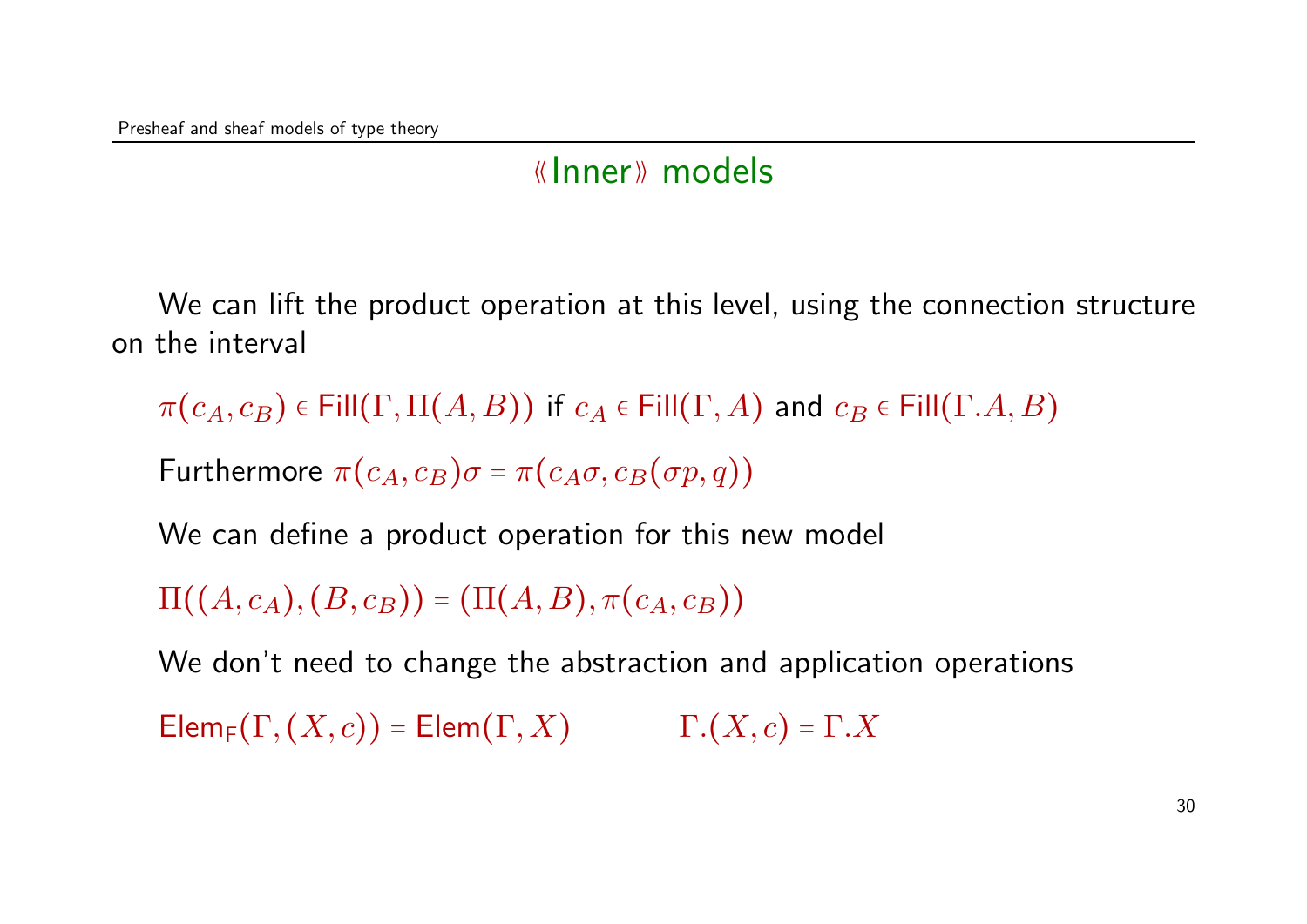What about universes? This is where the second condition on the interval is used

Fib<sub>n</sub> is continuous and hence representable by  $F_n(I) = Fib_n(Yo(I))$ 

We have a natural isomorphism  $\Gamma \to F_n \simeq \mathsf{Fib}_n(\Gamma)$ 

We can then build  $c_n$  in Fill $(\Gamma, \overline{F_n})$ 

In this way we define  $U_n = (\overline{F_n}, c_n)$  in  $\mathsf{Fib}_{n+1}(\Gamma)$ 

**Theorem:** We get a model of type theory with the univalence axiom and higher inductive types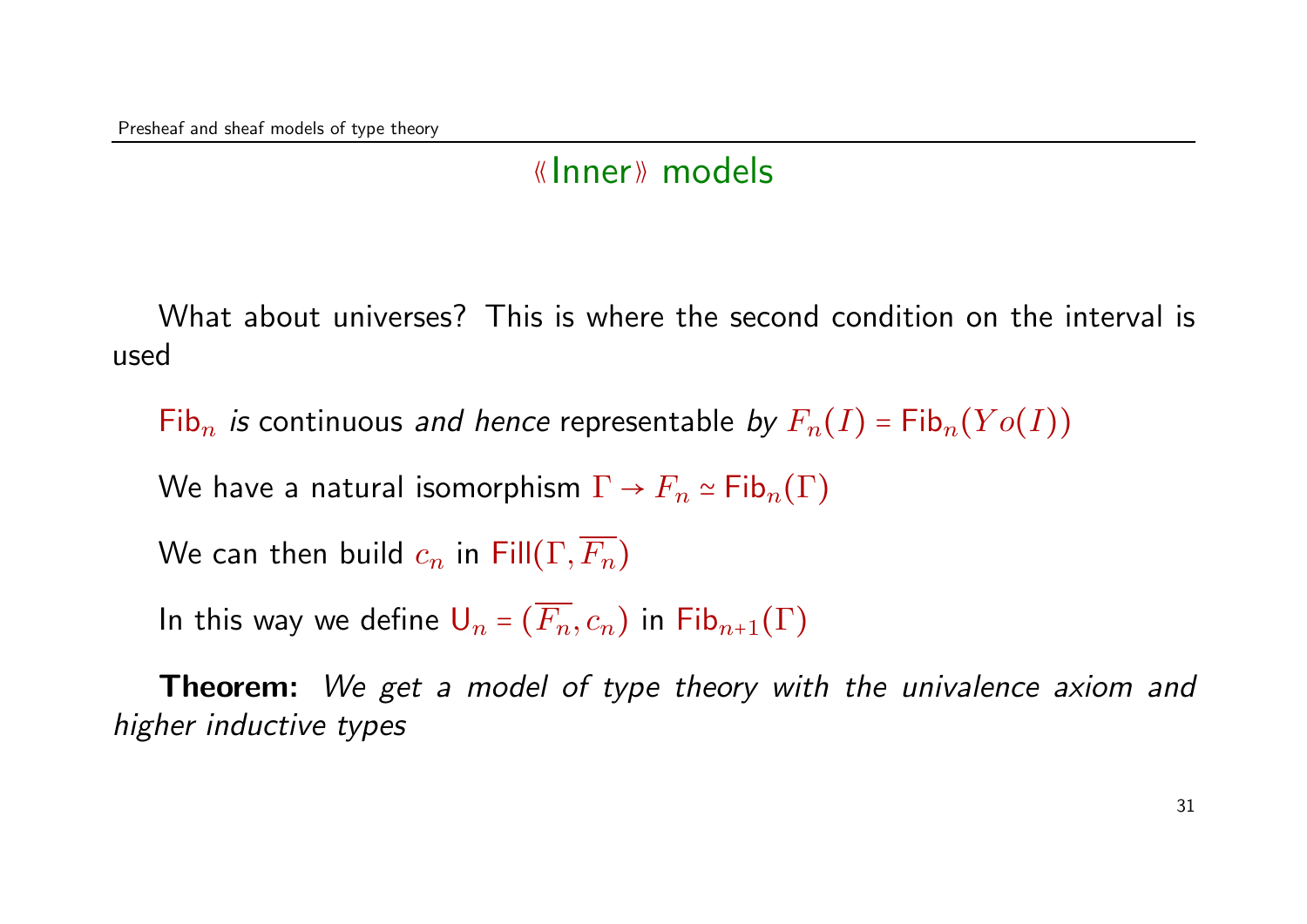## Presheaf extension of the cubical set model

Given another category D in  $\mathcal{U}_0$  with objects  $X, V, L, \ldots$  we now consider a new model, where the base category is now  $\mathcal{D} \times \mathcal{C}$ 

This is similar to iterated forcing

A context  $\Gamma$  is given by a family of sets  $\Gamma(X|I)$  with restriction maps

 $\mathbb{I}_{\mathcal{D}}(X|J) = \mathbb{I}(J)$  defines an interval for this presheaf extension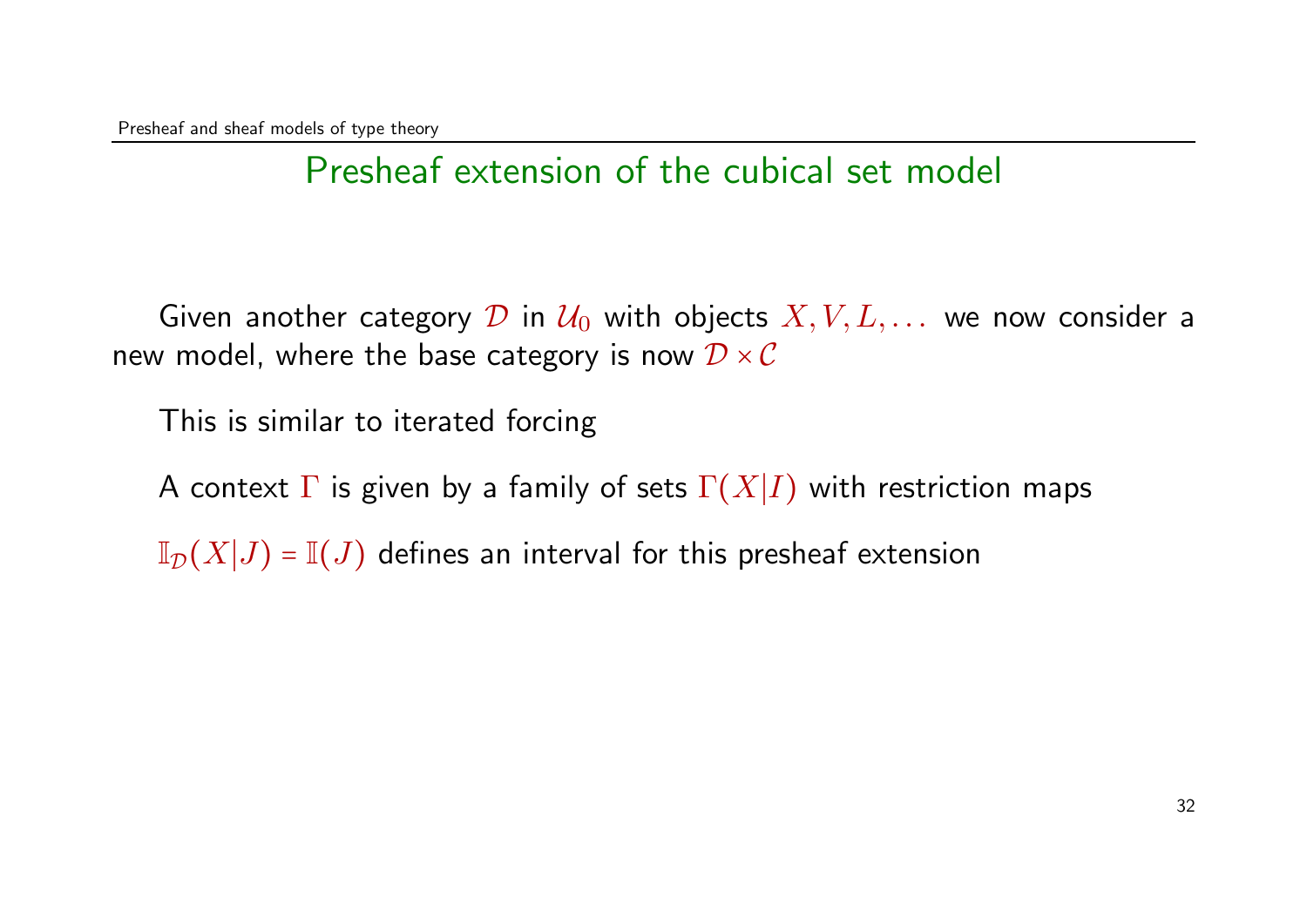Presheaf and sheaf models of type theory

#### Some examples

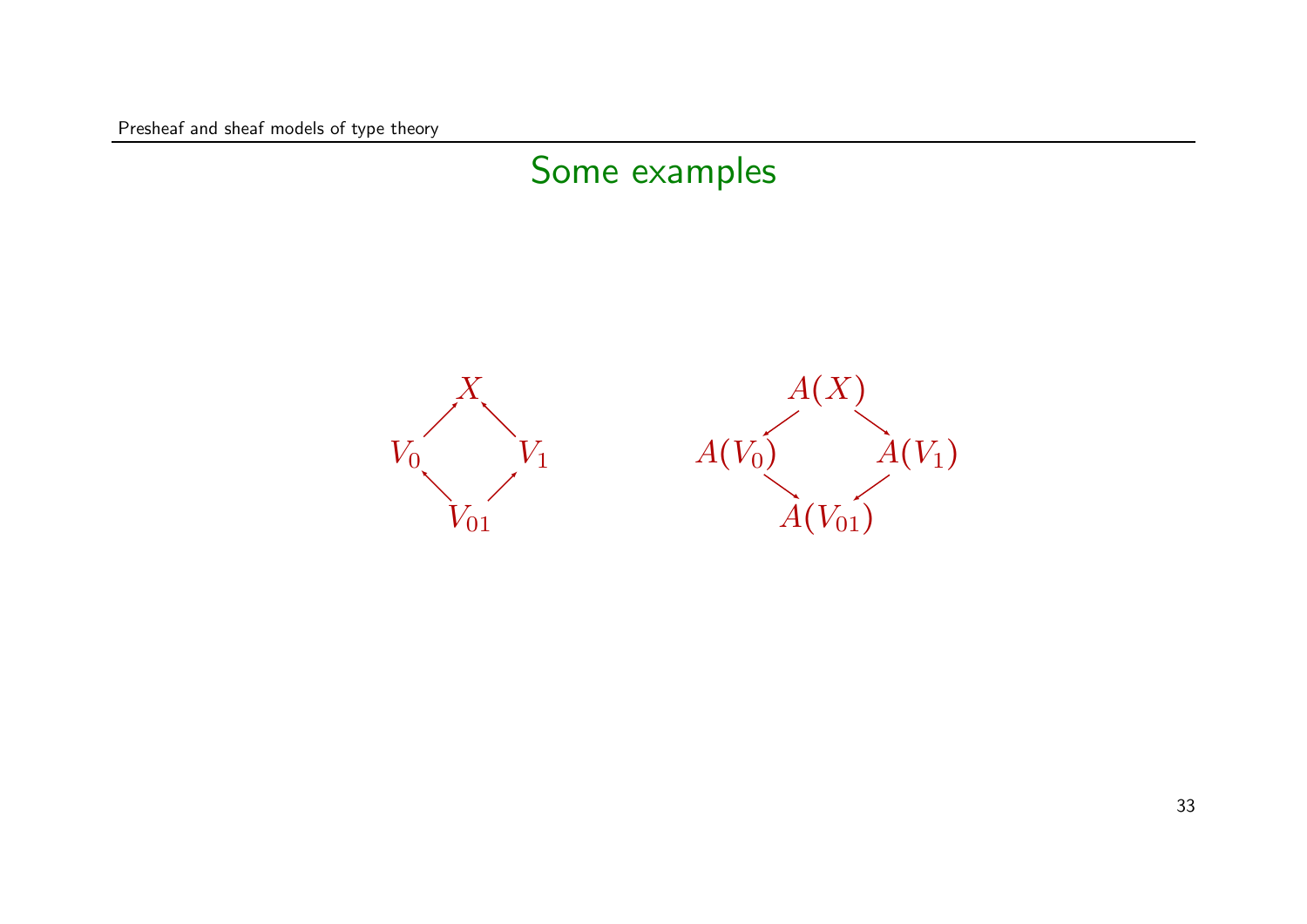Presheaf and sheaf models of type theory

## Some examples: Countable choice

We now consider the following space, where  $X_n$  is covered by  $L_n$  and  $X_{n+1}$ 

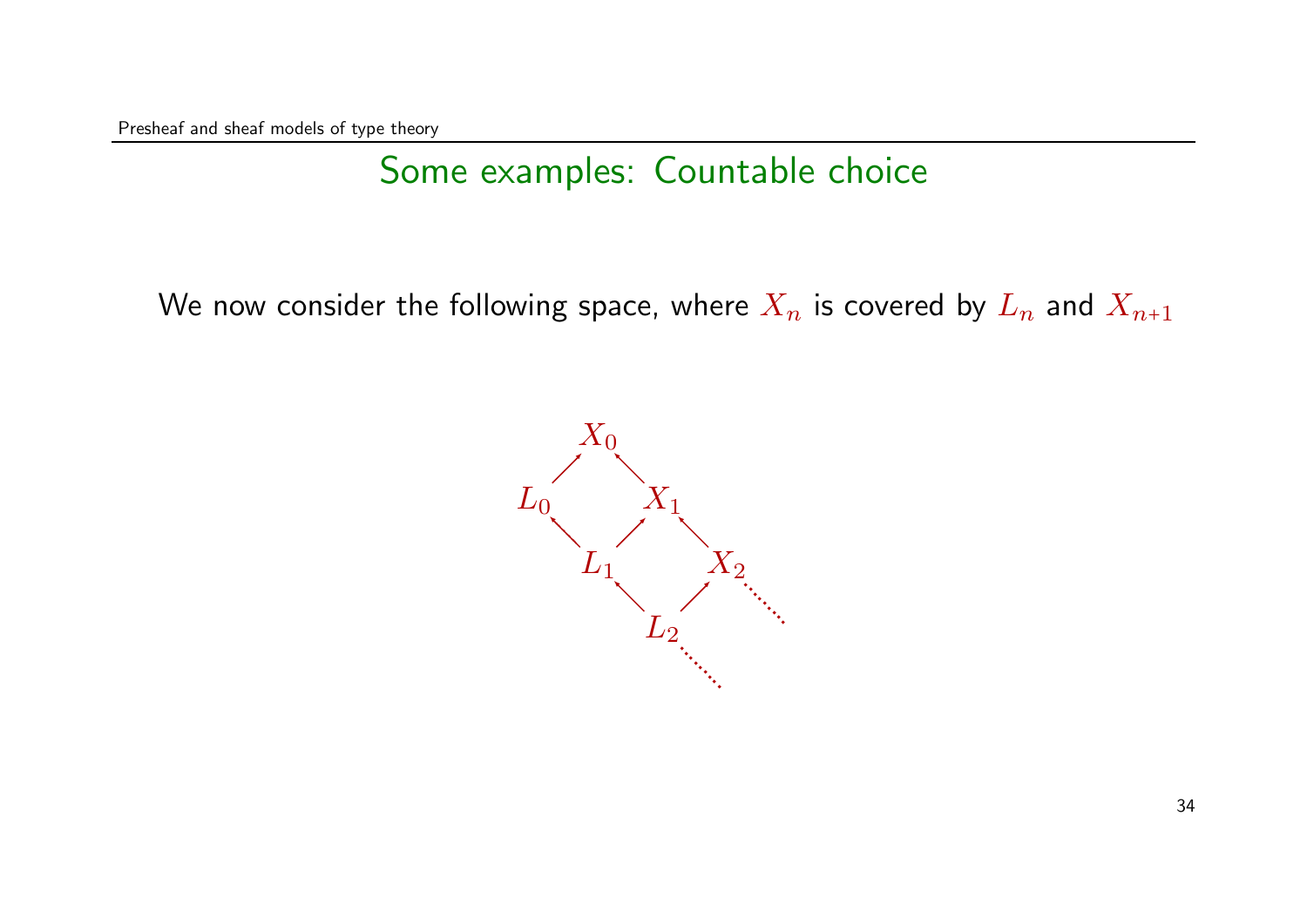## Sheaf models as internal models

In all these models, we can express the notion of sheaf internally in the presheaf model

We get a type operation  $S(X)$  which expresses that the presheaf X is a sheaf (and which is a proposition)

"Any compatible collection of local data can be glued in a unique way"

This can be expressed (internally) by the fact that some maps are equivalences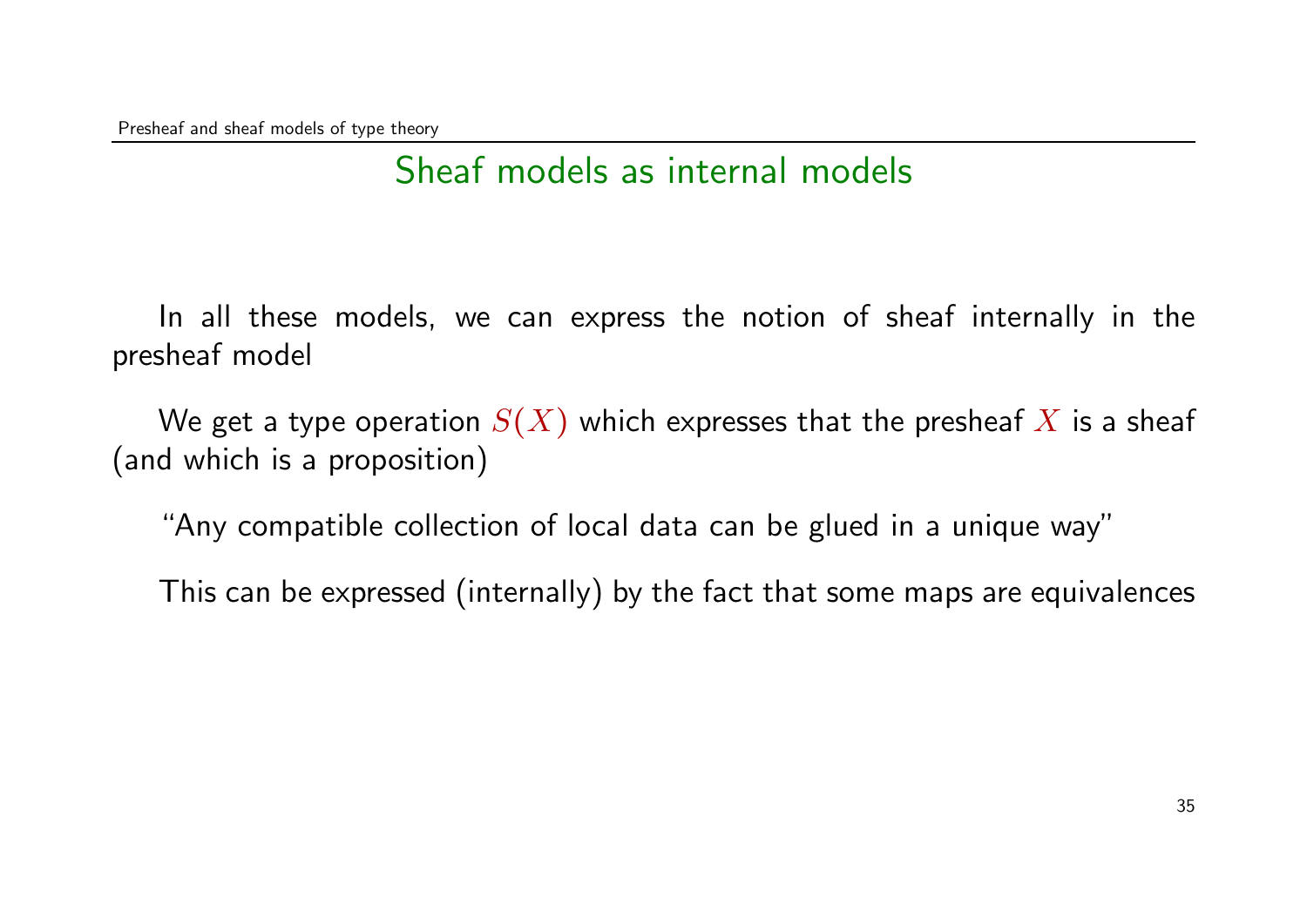### Sheaf models as internal models

Furthermore this operation satisfies the following closure conditions

$$
c_{\Pi} : (\Pi(x : A)S(B)) \rightarrow S(\Pi(x : A)B)
$$

$$
c_{\Sigma}: S(A) \times (\Pi(x:A)S(B)) \rightarrow S(\Sigma(x:A)B)
$$

$$
c_{\mathsf{Path}}: S(A) \to \Pi(a_0 \ a_1 : A)S(\mathsf{Path} \ A \ a_0 \ a_1)
$$

 $c_{U_k}:S(\Sigma(X:U_k)S(X))$ 

Whenever we have such an operation, we can define a new model of type theory by internalisation, where a type is now interpreted by a type with a proof that this type is a sheaf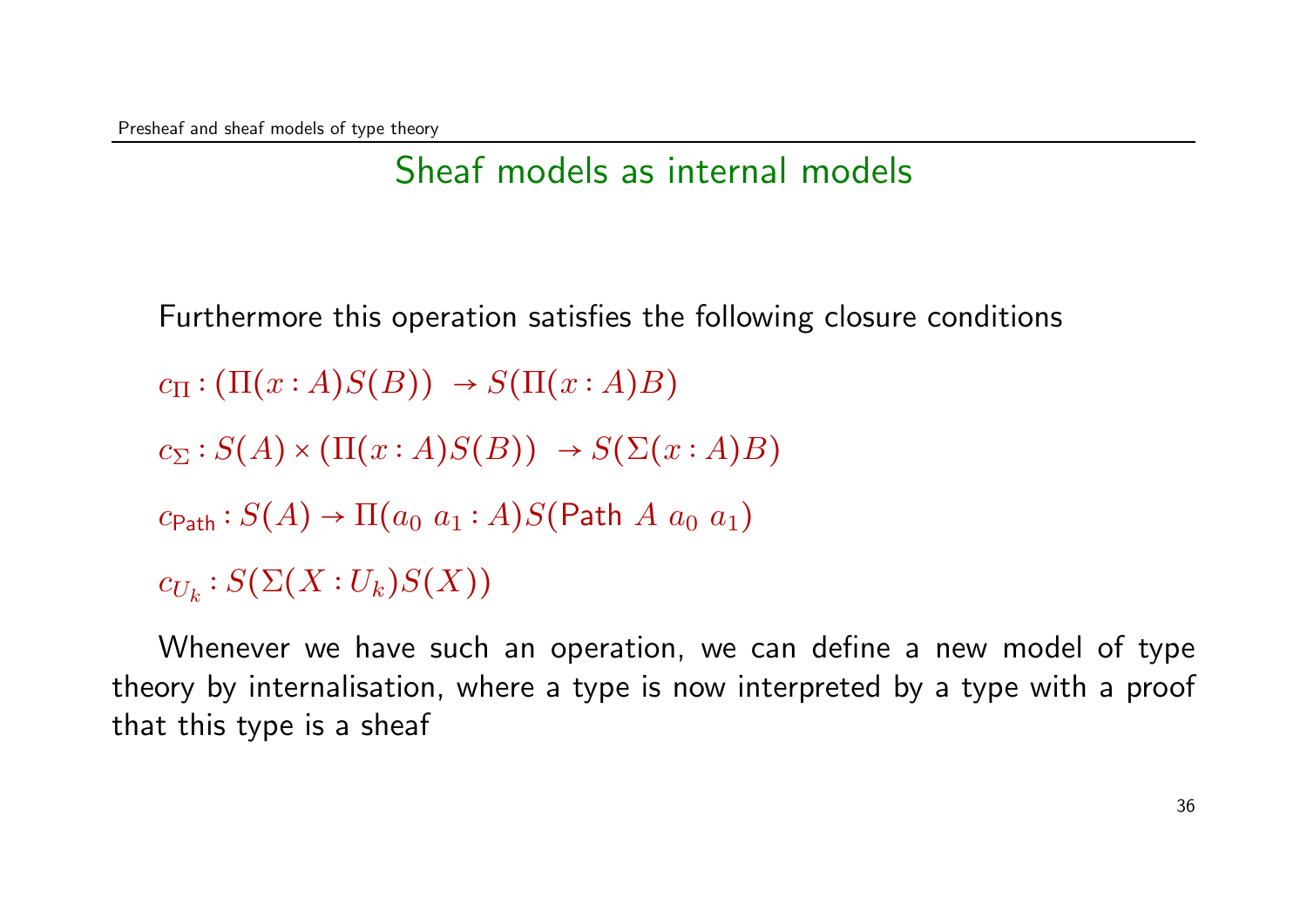Presheaf and sheaf models of type theory

### Sheaf models as internal models

Inspired from An effectful way to eliminate addiction to dependences, P.-M. Pédrot and N. Tabareau, LICS 2017

$$
\begin{array}{rcl}\n[x] & = & x \\
[M \ N] & = & [M] \ [N] \\
[\lambda(x:A)M] & = & \lambda(x:[A].1)[M] \\
[\Pi(x:A)B] & = & (\Pi(x:[A].1)[B].1, \ c_{\Pi} \ (\lambda(x:[A].1)[B].2)) \\
[\Sigma(x:A)B] & = & (\Sigma(x:[A].1)[B].1, \ c_{\Sigma} \ [A].2 \ (\lambda(x:[A].1)[B].2)) \\
[U_k] & = & (\Sigma(X:U_k)S(X), \ c_{U_k})\n\end{array}
$$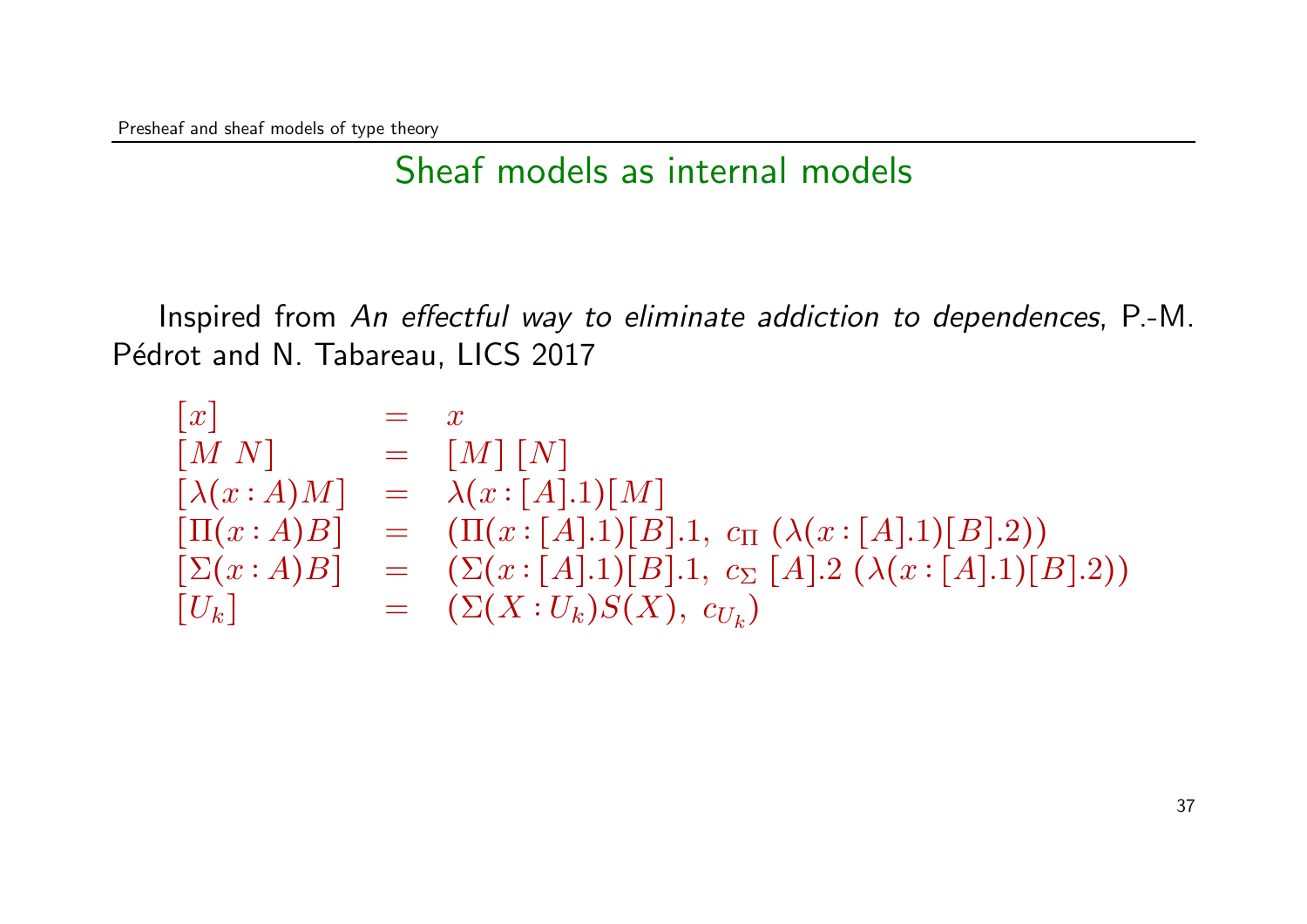Presheaf and sheaf models of type theory

## Sheaf models as internal models

We get in this way new models of univalence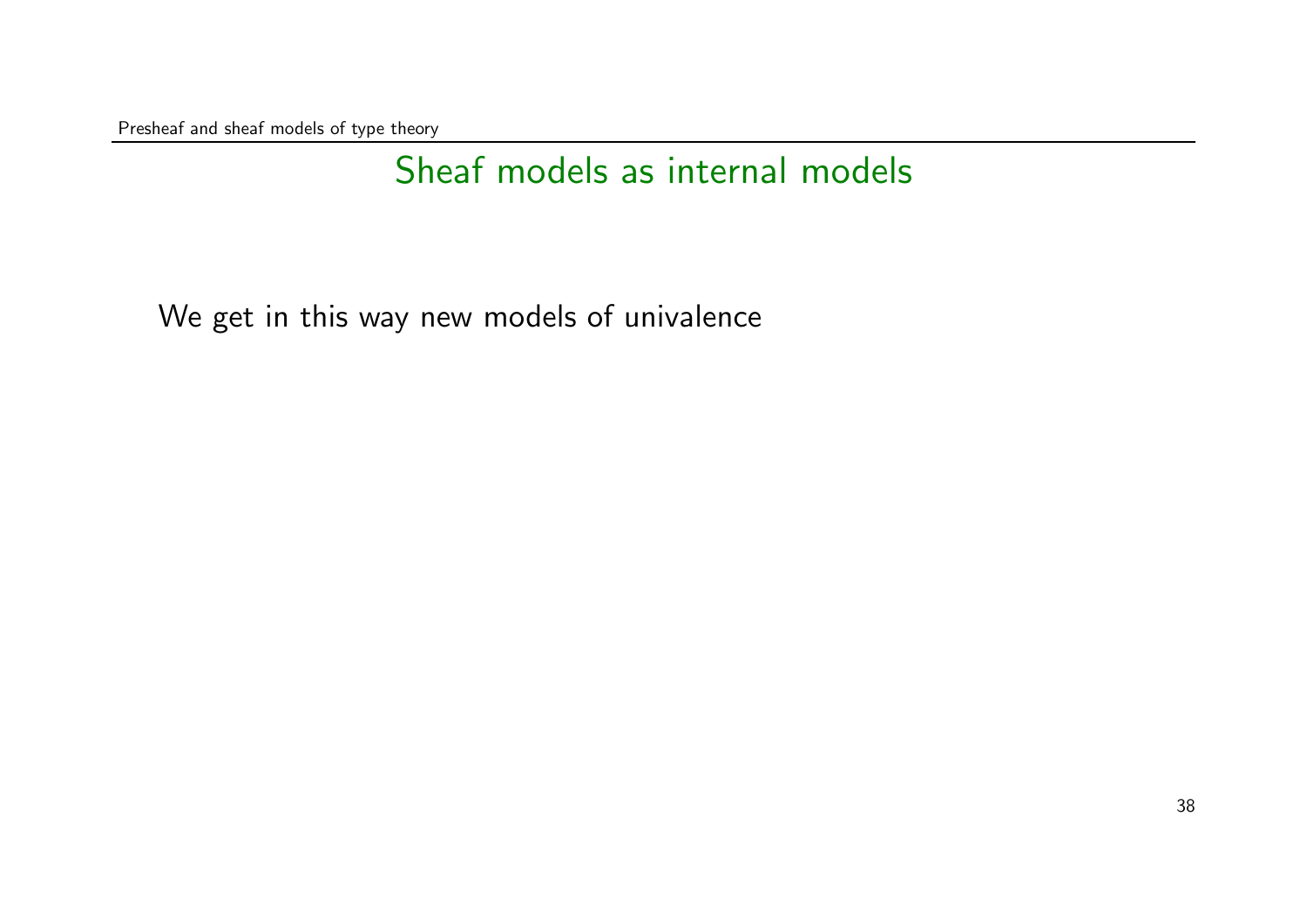### Example 2: Countable choice

We then can define a family of sets (stacks)  $A$   $n$ , e.g. for  $A$   $0$ ,  $A$  1 and  $A$  2

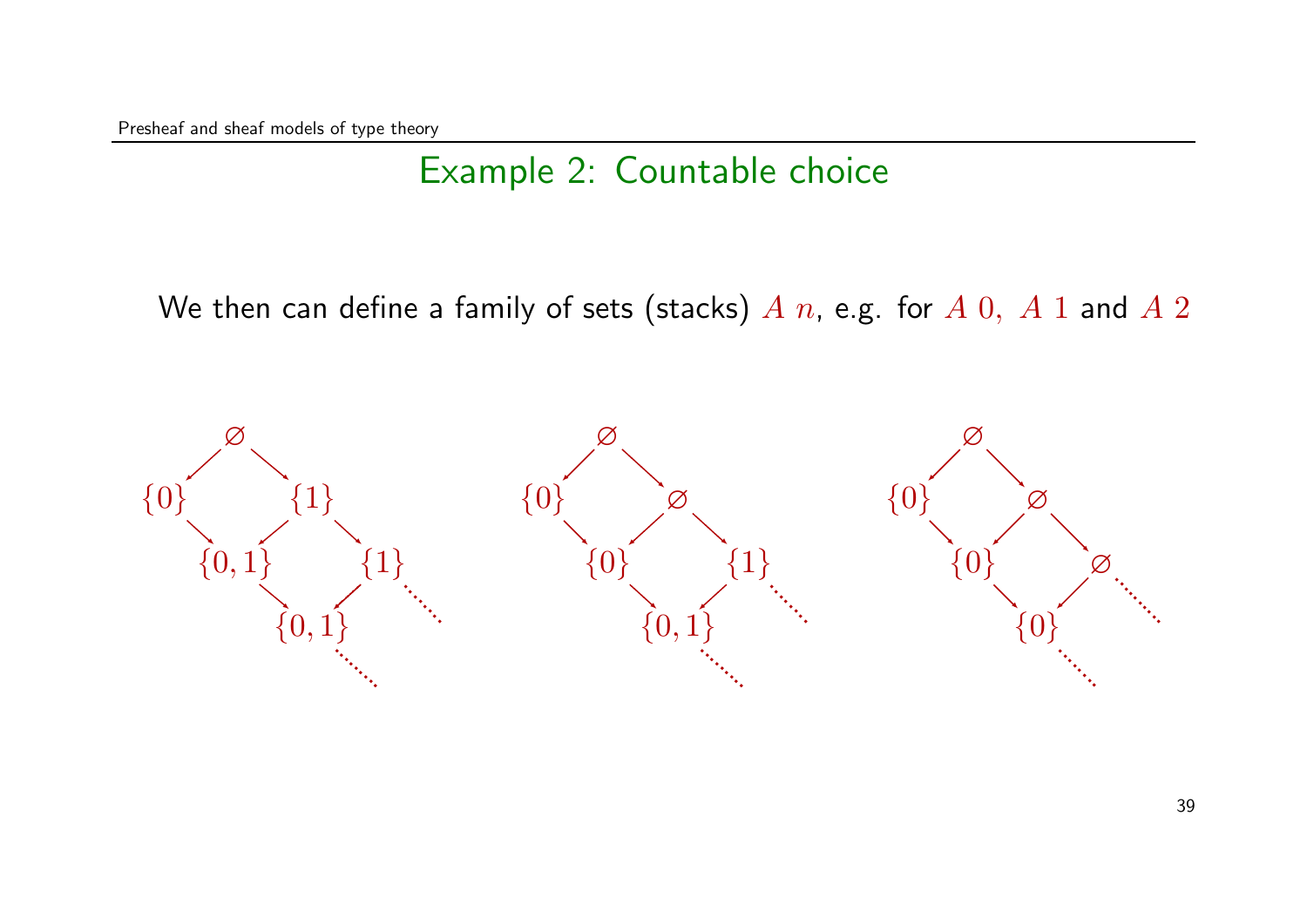Presheaf and sheaf models of type theory

### Example 2: Countable choice

 $\Pi(n : N)A$  *n* is (a proposition) is not globally inhabited and  $||A n||$  is globally inhabited because of the stack condition

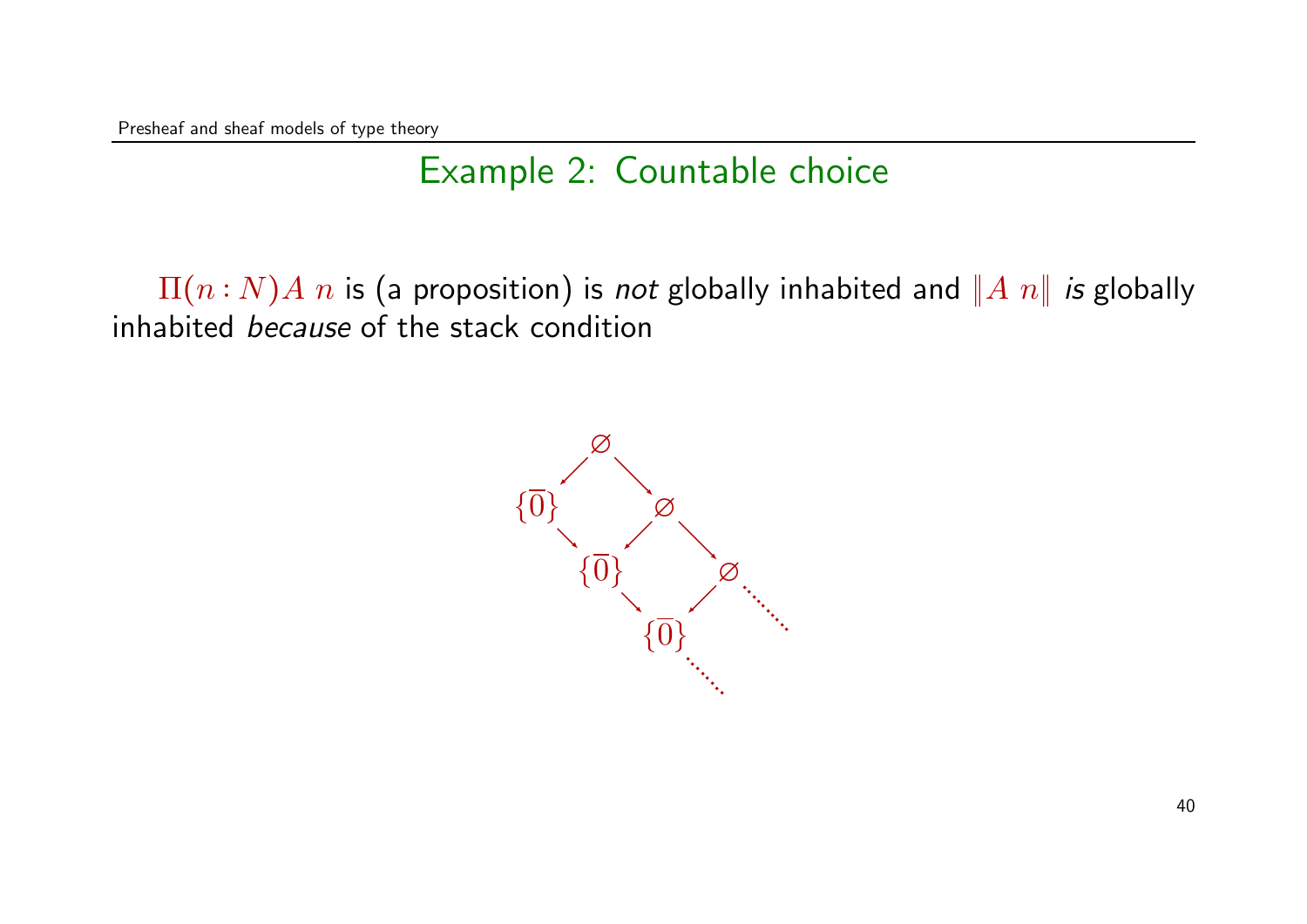#### Example 3: Markov principle

Let  $C$  be the Boolean algebra corresponding to Cantor space

The base category is the poset of nonzero elements of  $C$ 

A covering is a partition of unity.

**Theorem:** Markov's principle does not hold in the corresponding stack model of type theory. Actually, its negation holds (Bassel Mannaa).

Corollary: Markov's principle cannot be proved in type theory with univalence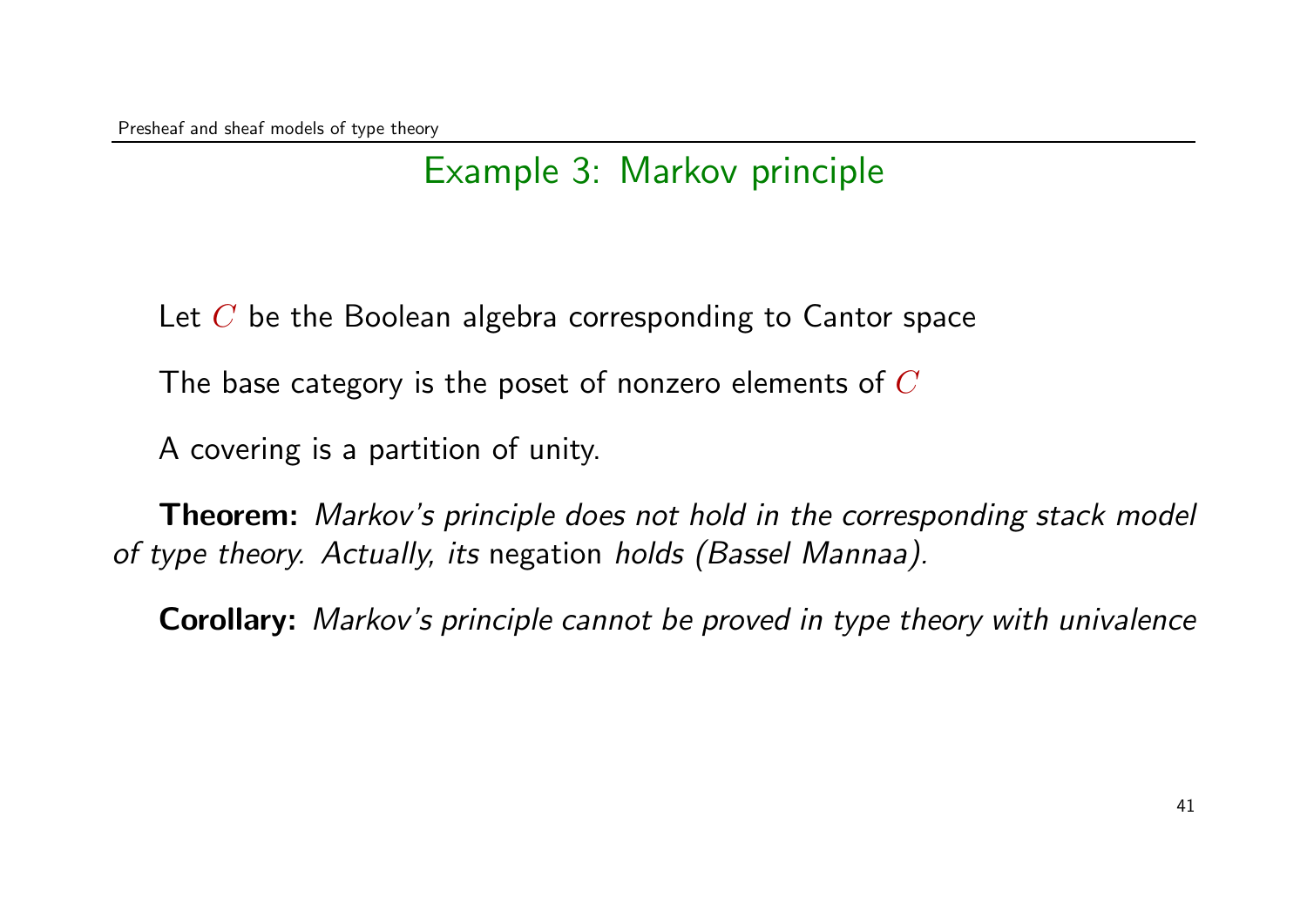#### Example 4: Fan theorem

Let  $\mathcal{D}^{op}$  be a full subcategory of the category of Boolean algebra having for objects localizations of finite power of  $C$ 

A covering of an object is given by a partition of unity and corresponding localizations (Zariski topology)

**Lemma:**  $2(B|J) = B$  and  $2^N$  is represented by  $(C, \emptyset)$ 

**Theorem:** Brouwer's fan theorem holds in the corresponding stack model of type theory